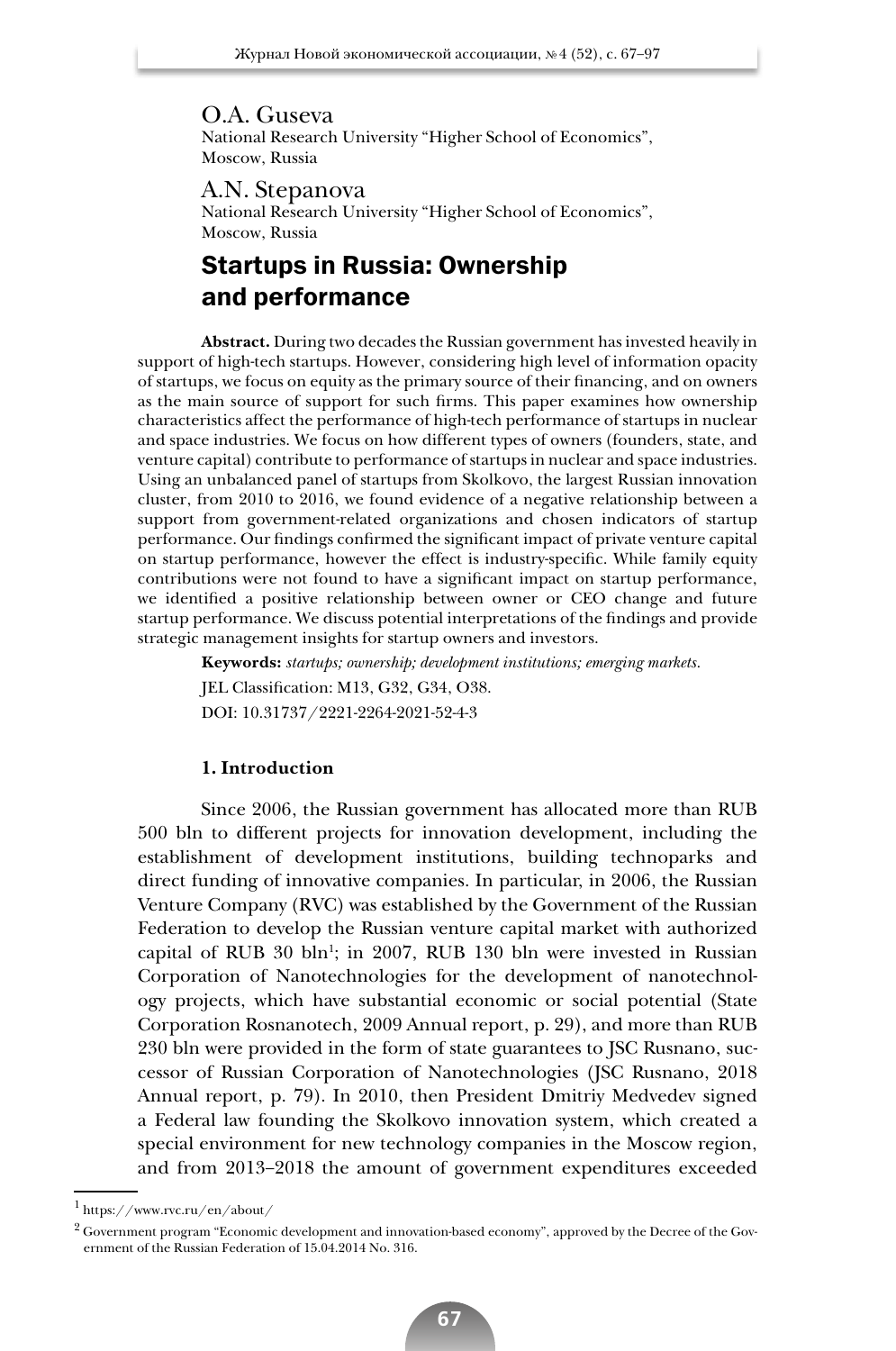RUB 110 bln2 . In 2015, the National Technology Initiative was launched to develop Russian high-tech companies for global technological leadership by introducing changes in regulations, human resource development and financial support of such companies.

Indeed, small firms and entrepreneurship are proven to be significant for economic growth of the country (Wennekers, Thurik, 1999; Wong, Ho, Autio, 2005; Stel, Carree, Thurik, 2005; Acs, Szerb, 2007; Valliere, Peterson, 2009; Aparicio, Urbano, Audretsch, 2016; Urbano, Aparicio, 2016). However, recent studies (Shane, 2009; Guzman, Stern, 2016) suggest focusing not just on the number of startups in the economy, but rather on the quality of entrepreneurship. The quality can be measured based on different startup characteristics to assess the real state of entrepreneurship and its contribution to economic growth. Despite a vast academic literature there are no unambiguous answers to which startup characteristics are significant for a company's success.

The Russian startup market represents an interesting case of emerging market with a growing number of startups and with a significant amount of government support and the presence of a qualified workforce with a good technical background and at the same time underdeveloped venture capital investment market (less than 0,1% the global venture capital investments in  $2018^3$ ).

The empirical literature on Russian entrepreneurship is mostly focused on the analysis of institutional factors influencing new and innovative companies' performance. In particular, based on a survey of 203 small enterprises in Samara (Hartarska, Gonzalez-Vega, 2006) investigated the impact of the security of property rights and financing constraints on companies at different stages of development. The other authors (Molz, Tabbaa, Totskaya, 2009) conducted 15 face-to-face semistructured interviews and confirmed that a weak institutional environment is a significant barrier to the contribution of small and medium enterprises (SME) to economic growth. The research by (Chadee, Roxas, 2013) was focused on the quality of regulation, the rule of law, and corruption as the main factors influencing the innovative capacity of the Russian companies. (Barinova, Eremkin, Zemtsov, 2015) summarized the findings of theoretical and empirical papers on national and regional factors of development of the innovative companies in Russia.

This research takes a microeconomic approach and focuses on the ownership characteristics of startups as a factor influencing firms' performance in Russia. Due to the information opacity of younger firms, especially of those which develop high-tech products, equity financing is considered to be one of their main sources of capital and support (Huyghebaert, Van De Gucht, 2007).

We assume that different sources of support, both private and government, which are reflected in the ownership structure of a startup, can provide startups not only with financing, but also with the necessary expertise, access to infrastructure, supply of the human resources, help in over-

<sup>3</sup> Authors' calculations based on the information presented in KPMG Venture Pulse Q4 2018 and Russian Venture Capital Association (RVCA) Yearbook 2018.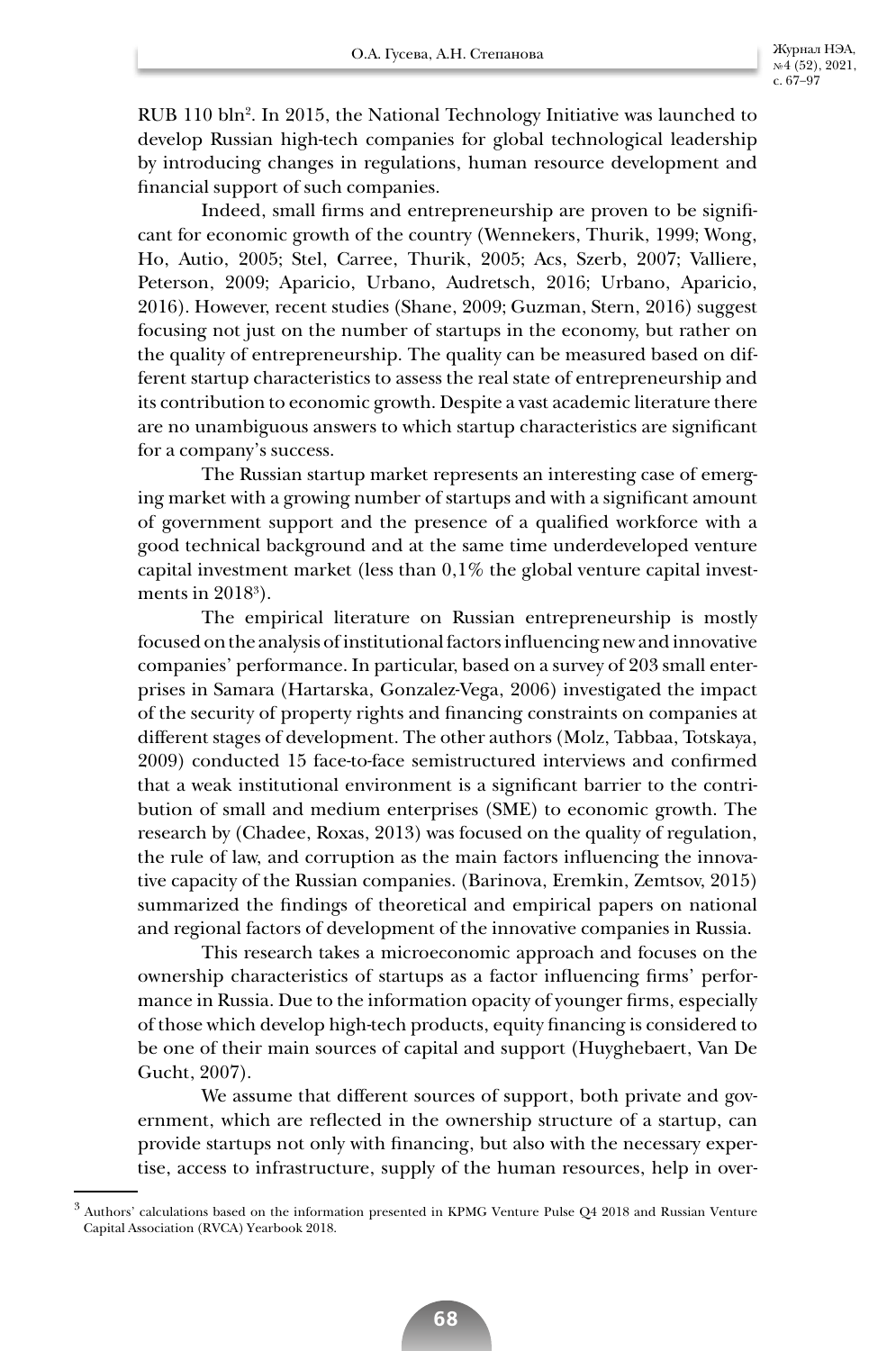coming administrative barriers and diversification of ideas. In a survey of Russian tech-startups (Soloviev, Scherbakova, Mosolov, 2018) 40% of startup founders responded that financing is the only type of support necessary for their further development, while the rest of the sample said human capital, networking opportunities and training and expertise were needed.

Therefore, we hypothesize that the government and private institutions positively contribute to startup performance, and we investigate the relationship between the presence of these sources of support in the ownership structure of a startup and its performance using a sample of Skolkovo participants which are the residents of Nuclear and Space clusters.

While many academic studies of startup performance focus specifically on firms from such innovation clusters as Silicon Valley (Suzuki, Kim, Bae, 2002; Adams, 2011), we consider startups which are participants of Skolkovo project, the largest high technology cluster in Russia. This allows us to get a more homogeneous sample, since the firms have an access to similar opportunities and the effect of particular characteristics of startups can be studied in more detail. Although there exist special legal and tax conditions for young firms and spatial concentration of startups can generate strong cross-firms spillovers, we believe that sample of Skolkovo participants can be considered as a proxy for sample of Russian startups as the rules of Skolkovo allow high-tech startup from any region to become a participant based on transparent and clearly defined criteria.

Moreover, we define a firm to be a startup in line with initial Skolkovo regulations as project participant performing R&D activities, the results of which are to be commercialized not later than five years after participant status was awarded ("Regulations on the assignment and loss of a status of a project participant to create and ensure the functioning of the Skolkovo Innovation Center", approved by the Skolkovo Foundation Board on June 21, 2012). Although for most firms in our sample such definition is consistent with understanding of a startup as a company in the early commercialization stage of innovation, it also includes companies on other stages of the innovation process (e.g. firms with no revenue and firms with sales abroad).

Observation period for our sample of startups includes data from 2010 till 2016, which can help us to capture the influence of sanctions introduced from 2014. The sanctions from different countries and international organizations included restrictions on financing and investing into the projects and companies in Russia, including banks (Gurvich, Prilepskiy, 2015); therefore the influence of government support of companies during this period of time was particularly important for companies especially in sectors with historically high role of government such as space and nuclear industries.

We extend the research of S. Zemtsov and A. Chernov (Zemtsov, Chernov, 2019) about growth factors of high-tech Russian companies by focusing on the firms at their early stage: average age of the company in our sample is 4 years, while Zemtsov and Chernov consider companies estab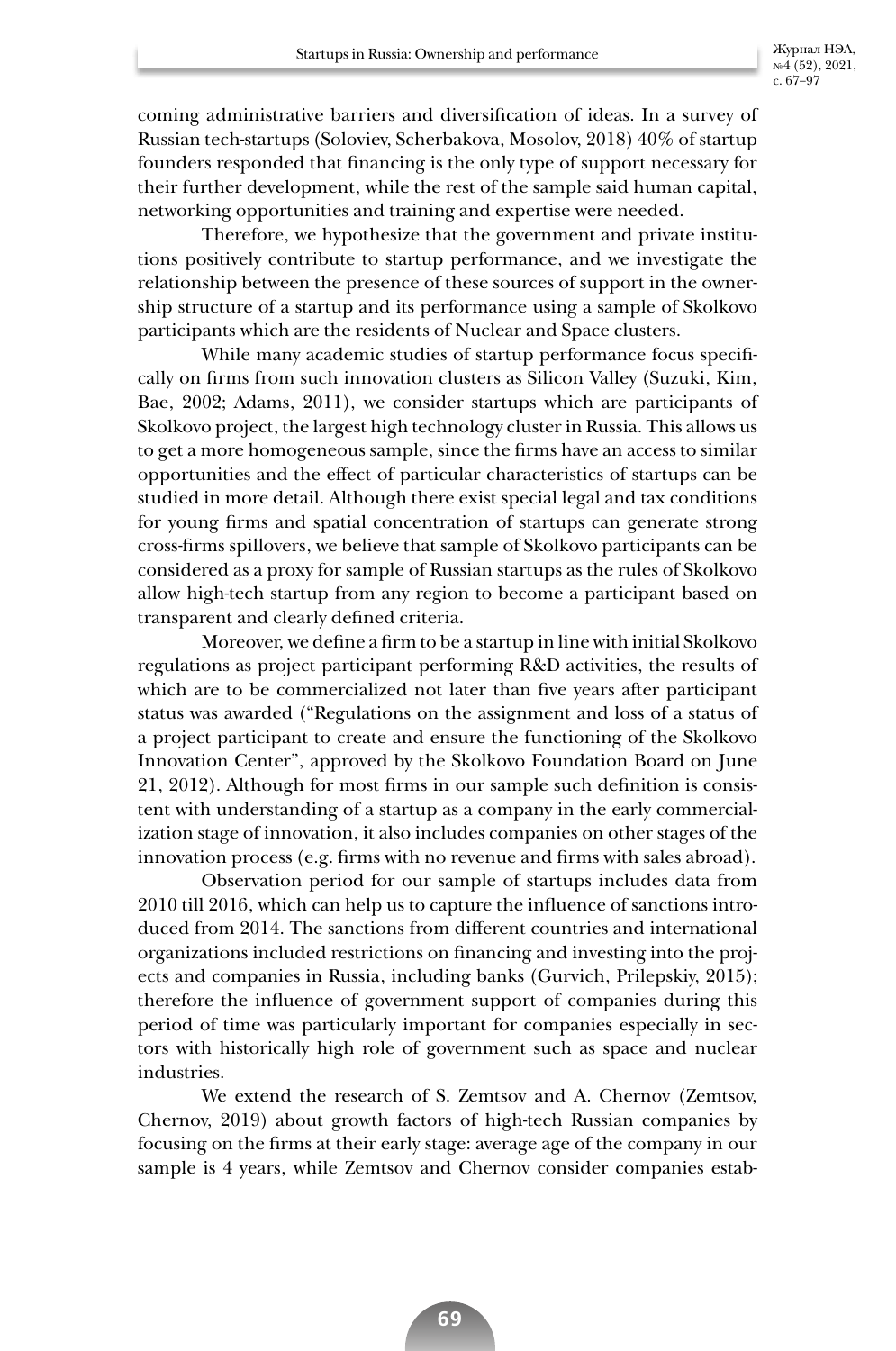lished before 2009. We also elaborate their research by introducing independent variables related to ownership characteristics which were found to be significant for startup performance. Therefore, we contribute to the existing literature by demonstrating the significance of the relationship between institutions' support and the high-tech startups' performance in the emerging market with significant government participation in the economy.

The findings provide strategic management insights for startup entrepreneurs for improving and adapting the ownership structure of startups or choosing the optimal ownership structure at the time of startup creation to enhance the performance of the firm.

The structure of the article is as follows. Section 2 presents a literature review which is followed by the development of the main hypothesis. Section 3 describes our variables and methodology, in Section 4 our sample is described. The main results and research limitations are presented in Section 5, Section 6 concludes.

## **2. Literature review and hypothesis development**

This article focuses on the ownership characteristics of startups for two main reasons. First, participation in the ownership structure allows a person or an organization to participate in firm activities and development of the startup strategy. For example, based on the data of the Federal Reserve's 2003 Survey of Small Business Finances, J. Ang, R. Cole, and D. Lawson (Ang, Cole, Lawson, 2010) confirmed that owners' personal preferences account for up to 60% of the explained variation in their capital structure decisions in single-owner corporations.

Second, a significant difference between small and privately owned firms and big public corporations concerns the level of information opacity (Coleman, Cotei, Farhat, 2016, p. 11). Information opacity brings the respective difficulties of obtaining debt financing. In particular, the specificity and tangibility of the assets makes it harder for the owner of a startup to use assets as collateral (Cressy, 1996) and increases the awareness of debt holders because of higher agency costs (Gompers, 1995). Therefore, the pecking order hypothesis for high-tech companies is different: the primary source of startup financing is expected to be owners' resources; external equity is predicted to be the secondary source; and external debt is used as the last option for startup financing (Mann, Sanyal, 2010; Minola, Cassia, Criaco, 2013; Mac an Bhaird, 2010, p. 12).

This result was confirmed on a sample of Russian companies: V. Hartarska and C. Gonzalez-Vega (Hartarska, Gonzalez-Vega, 2006) provided evidence of the importance of internal funds for younger firms with higher information costs in Russia, and on the higher availability of loans for firms with more transparent transactions. Therefore, our interest concerns the analysis of external equity financing as the main source of startup support.

*Government development institutions for innovation*, mentioned in the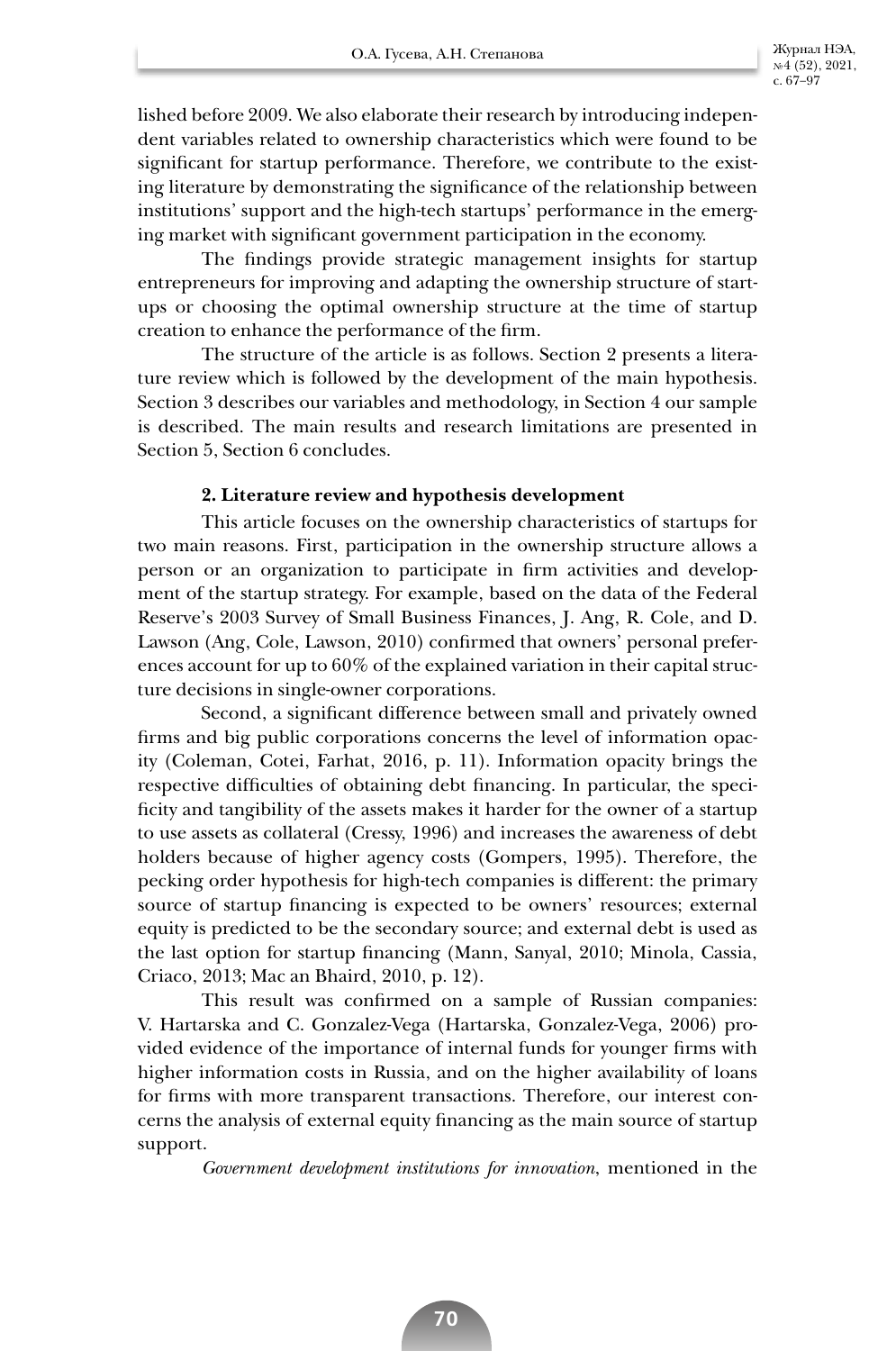introduction, were created by the Russian government to support innovative companies. In this research, we focus on direct equity financing by government development institutions to estimate their influence on startup performance. However, some top-ranking Russian universities and scientific research institutions (such as NRU HSE, MSU, and the Russian Academy of Sciences) have established business incubators to directly support young companies founded by the students or research fellows. As such institutions are mostly state-owned and funded by the government; we include such institutions in the category of government development institutions.

Although in this paper we focus only on one particular form of support provided by government development institutions – equity financing – such organizations can provide startups with other kinds of support, which are challenging to evaluate quantitatively. In particular, Rusnano group which acts as a co-investor in nanotechnology projects besides providing different forms of financing, facilitates the overcoming of administrative barriers, protects the property rights of young companies and uses its own expertise (which is relevant to the startup itself and signals outside investors). RVC acts as a government fund of funds: government participation in the company's financing through funds is supposed to be a guarantee for private investors. Industry and business experts from funds can participate in startups by taking management positions or positions on boards, which represent management and expertise support.

Most studies of developed markets did not confirm the ability of government-managed venture capital funds to significantly support firm's performance and innovation (Grilli, Murtinu, 2014; Bertoni, Tykvová, 2015). Others showed the underperformance of such funds compared to independent venture capital firms (Luukkonen, Deschryvere, Bertoni, 2013; Brander, Egan, Hellmann, 2010; Cumming, Grilli, Murtinu, 2017). Although there were successful government venture initiatives (such as Small Business Innovation Research (SBIR) program in the US (Lerner, 1996), Innovation Investment Fund (IIF) governmental program in Australia (Cumming, 2007)), the literature underlines several characteristics of governmental venture capital funds which makes them less effective. These characteristics include opaque selection processes, the impact of political and social pressure on the decision-making process, undefined exit paths, the lack of involvement in the management of startups, inexperienced and less motivated civil servants (Afful-Dadzie E., Afful-Dadzie A., 2016).

Although we assume similar features for Russian government institutions, we expect the performance of government-managed venture capital funds to be different for the Russian startups. First, we should keep in mind the underdevelopment of the Russian venture market. For example, according to the research of the Russian Venture Capital Association (RVCA, 2018) the total amount of venture capital (VC) investments in Russia in 2017 was USD 125 mln. This is less than 0.2% of the USD 67 bln of VC investment in the USA (Meisler, Cannon, 2018).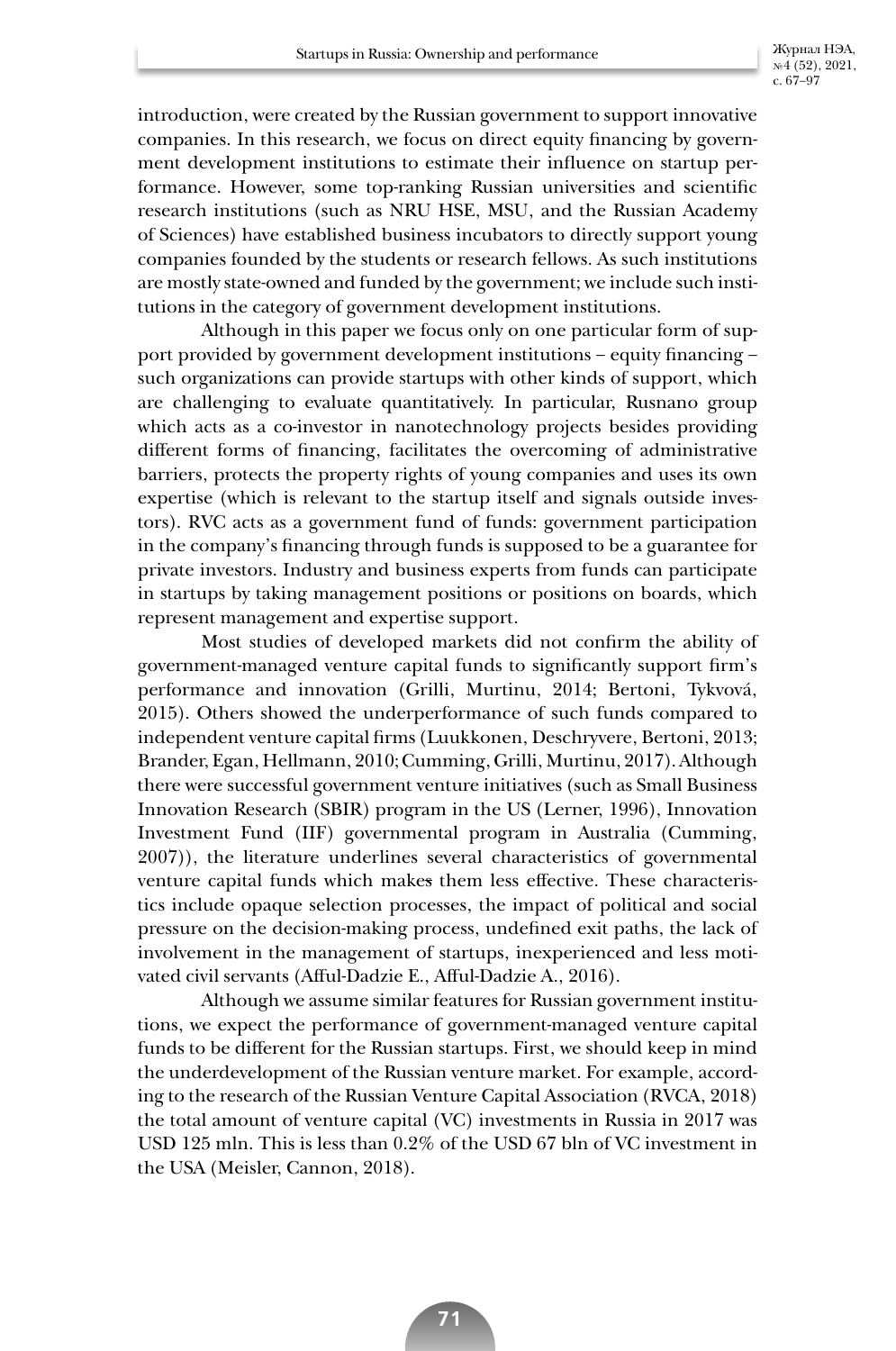Secondly, taking into consideration the high share of the economy directly controlled by the state (46% of GDP in 2016 according to Abramov, Aksenov et al. (2018)), the Russian government can be considered as one of the most significant sources of capital for the market participants including startups. Skolkovo represents an innovation ecosystem which includes Skolkovo Technopark. The startup residents of Skolkovo Technopark have shared access to laboratories and R&D infrastructure of the Technopark, while investors and large corporations also benefit from accumulating the innovation projects in the particular area.

According to the report of (UNCTAD, 2019), the majority of special economic zones (SEZs), including such innovation systems as Skolkovo, are particularly widespread in the developing countries: out of 5383 SEZs from 147 countries more than 88% of SEZs are located in the developing countries (with China hosting more than 50% of all SEZs). Authors of the report underline that globally there are three groups of countries with lower density of SEZs: developed countries which are already sufficiently attractive for investments, countries with geographical challenges and countries with weak governance capabilities. Therefore such special economic zones will be most likely to be established and later on positively contribute to economic growth in such countries as China, India and Russia.

Thirdly, recent research on the Russian institutional environment (Yukhanaev, Fallon et al., 2015; Kravchenko et al., 2015) confirmed the presence of regulatory and administrative barriers restricting SME growth in Russia. However, government development institutions such as Skolkovo are supposed to provide startups with qualified support in overcoming such barriers and institutional voids as well as networking opportunities, which can positively influence startup performance. Indeed, the authors (Djankov, Miguel et al., 2005) showed that social network effects along with the local institutional environment are important factors in determining entrepreneurial behavior of Russian entrepreneurs based on the survey conducted in 2003–2004.

*Government affiliated companies* (or companies with state ownership) share in the ownership of a startup is also considered as a form of government support. We expect their presence to be a positive factor influencing startup performance similar to development institutions. Indeed, (Zemtsov, Chernov, 2019) confirmed that high-tech Russian firms supported by government affiliated companies grow faster. Moreover, we should take into consideration that since 2011 the Russian government launched an initiative to promote innovation in state-owned enterprises (SOEs) (Gershman, Thurner, 2016), therefore we expect the strong presence of such enterprises among the owners of startups.

*Private equity and venture capital funds (PE and VC funds)* are considered one of the most desirable sources of financing for a startup. Besides direct financing, their support for a new company can be provided in a number of ways: by bringing in management expertise (Fitza, Matusik, Mosakowski,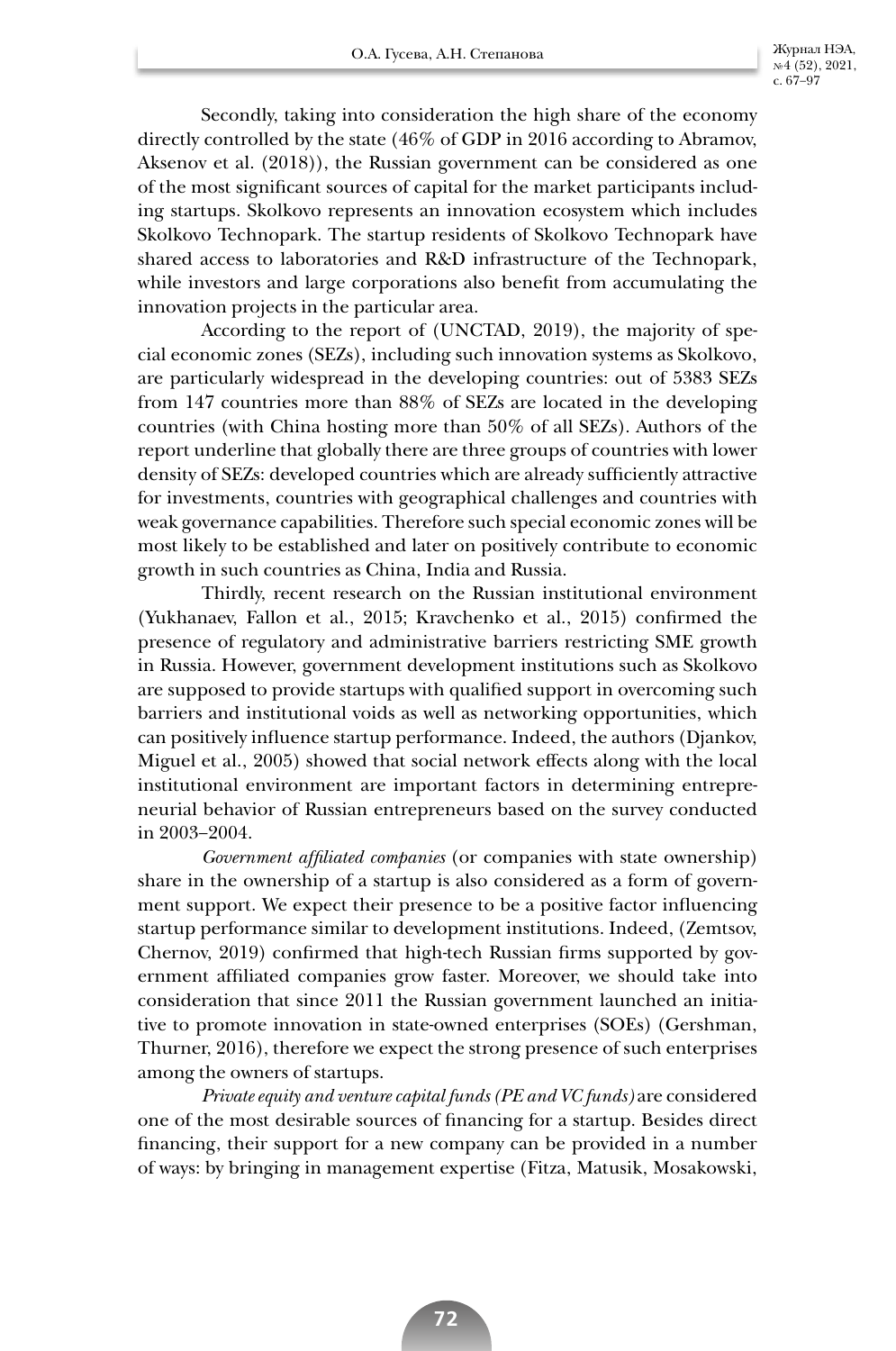2000), networking (Davila, Foster, Gupta, 2003), and reputation, and therefore serving as a signal of startup quality for the other investors (Baum, Silverman, 2004; Bertoni, Colombo, Grilli, 2011). In line with the results of previous research, we expect that the presence of venture capital will have a positive impact on overall startup performance.

*Family and friends* are informal sources of startup support providing a startup with social capital and networks which influence the progress of the company (De Carolis, Litzky, Eddleston, 2009). In a recent study by (Edelman, Manolova et al., 2016), family social capital is found to be positively associated with the scope of startup activities by young entrepreneurs, while the opposite result was confirmed for family financial capital. However, according to (Conti, Thursby, Rothaermel 2013) money invested in a new company by friends and family can be a valuable signal for venture capital and business angels.

Taking into account market restrictions regarding access to company financing, we assume that for the Russian startups family and friends are also positive factors for firm performance. We investigate the possible implications of family members' participation, whom we define as people with the same surname. However, we were not able to collect other information regarding friends among owners about all companies in our data sample from public sources.

*Managerial ownership* is the financial investment of managers to support the company. Although the literature on firm performance underlines the significance of management ownership (Cui, Mak, 2002; Boeker, Wiltbank, 2005); its influence on technology firms is still controversial: while (Colombo, Croce, Murtinu, 2014) confirmed a positive relationship between the number of owner-managers and firm performance, (Wasserman, 2017) found that startups where the founders are in control (as CEO or on the board of directors) are less valuable than those where founders gave up control.

These considerations lead us to the main hypothesis of our research: *support of a startup provided both government and private institutional investors (such as government development institutions, government affiliated companies, PE and VC funds) makes a positive contribution to the startup performance.* 

When we investigate the effect of ownership structure we should keep in mind the previous research about other aspects of ownership characteristics. In particular, recent research (e.g. (Fitza, Tihanyi, 2017; Wang, Shailer, 2015; Bruton, Filatotchev et al., 2010; Xia, Walker, 2014)) confirmed the presence of *ownership structure effects*, including ownership concentration, the impacts of listing, and foreign and government ownership of companies. However, according to (Aguilera, Crespi-Cladera, 2016) studies of emerging markets revealed significant differences in the impact of such ownership characteristics across and within developing countries. For example, for eight East Asian countries (Claessens et al., 2002) found a positive effect of concentrated ownership on firm value, similar to to (Chong, Lopez-de-Salines,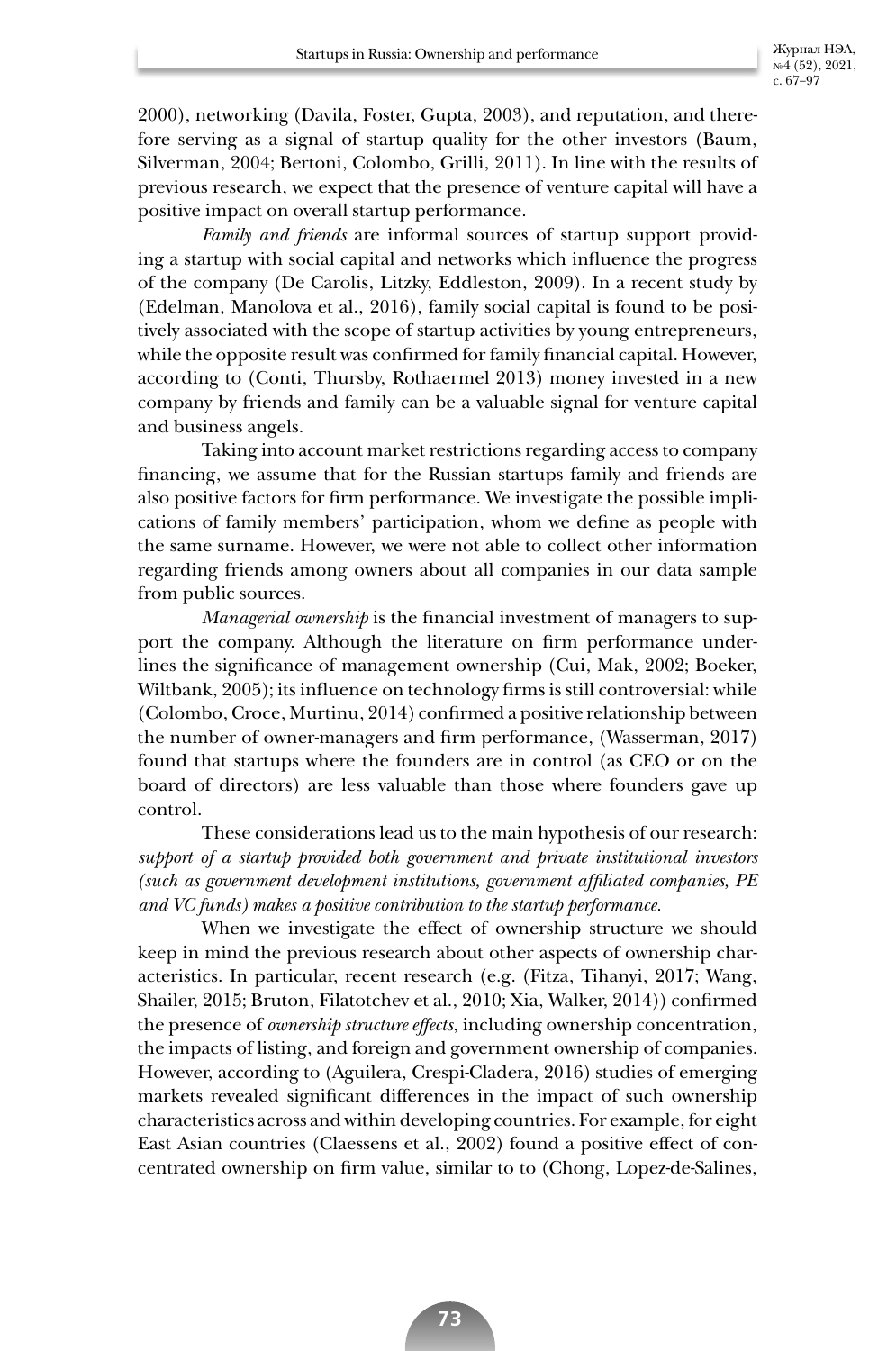2007), who confirmed higher valuations for firms with high ownership concentration in Latin America. At the same time M. Omran et al. (2008) found no significant effect of ownership concentration on firm performance based on a sample of companies from Egypt, Jordan, Oman, and Tunisia.

# **3. Methodology**

The focus of the research is to investigate the influence of ownership structure as one of the factors influencing startup performance. As a measure of startup success we use three accounting based proxy variables of startup performance: *Return on assets (ROA), Profitability and Revenue growth*.

*ROA* is a widely used indicator of firm performance (e.g. Artz, Norman et al., 2010; Marti, Rovira-Val, Drescher, 2015; Terjesen, Couto, Francisco, 2016; Huang, Li et al., 2015; Fitza, Tihanyi, 2017). We calculated ROA as the ratio of net income to total assets, collected from the Spark Interfax database.

*Profitability* is also used as a characteristic of a new small firm performance in the number of studies (e.g. Lu, Beamish, 2001; Wolff, Pett, 2006). Profitability in this research is calculated as the ratio of net income to revenue.

We also use *Revenue growth* as a dependent variable which can proxy the potential of the company. Although growth characteristics are often considered to be more important than the profitability of startups especially at the early stages (Coleman, 2018), our data includes less observations of revenue growth (as revenue growth rate is calculated as a ratio of revenue in period *t* to the revenue in period *t –* 1) and has a number of outliers.

Our key independent variables reflect the share of different sources of ownership.

*The share of government development institutions* is defined as the percentage of the ownership which is directly or indirectly controlled by such institutions, which are supposed to correct market failures by attracting private investors and building infrastructure. Along with the list of government development institutions which is published on the site of the Ministry of Economic Development of the Russian Federation we include in the calculation of this variable share of *universities* and *regional government institutions*. We consider these organizations to be affiliated with the government and oriented towards the same goals.

*The share of government affiliated companies* is calculated as a percentage of ownership which is directly or indirectly controlled by one of the government corporations (the State Space Corporation "Roscosmos", the State Atomic Energy Corporation "Rosatom", the State Corporation "Rostec") or by companies which are partially owned by the government (such as "Gazprombank", VTB).

*PE/VC share* is the percentage of startup equity which is directly or indirectly controlled by private equity fund or venture capital fund.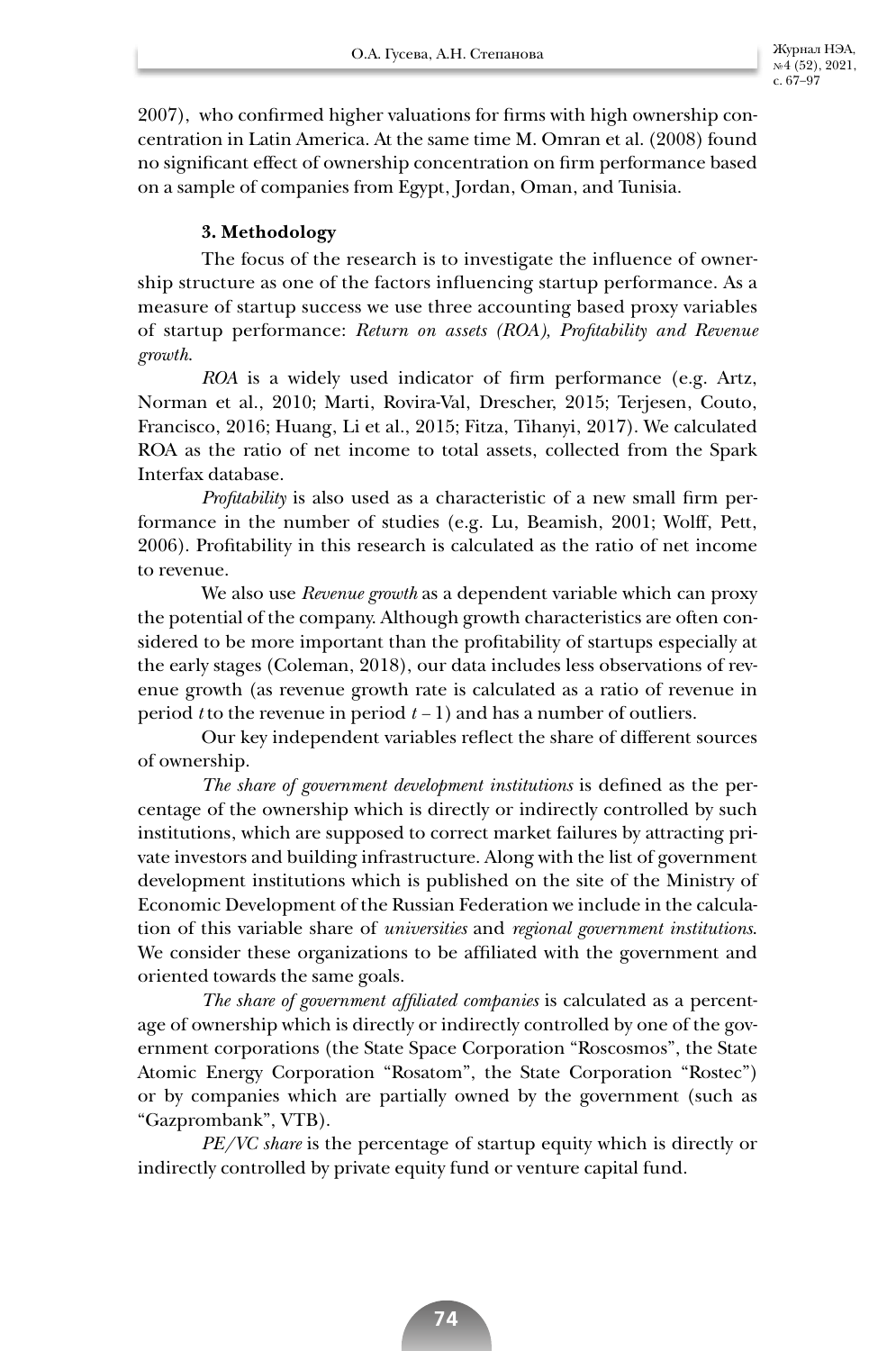*Family members* is a binomial variable which reflects the presence of owners with the same surname in the startup ownership structure (1, where there are people with the same surname; 0, otherwise). Although we understand that there are more characteristics which define a family, we were not able to find the corresponding information.

*CEO share* is defined as the percentage of ownership which is directly and indirectly (via parent companies) controlled by the CEO of a startup.

We also include in our dependent variables measures of different ownership characteristics which proved to have a significant influence on firm performance in the previous research.

*Offshore share* and *Foreign share* is the percentage of the company's equity which belongs to entities located in the offshore or foreign countries. We define an offshore country in accordance with the Offshore tax zones list published by the Ministry of Finance of the Russian Federation.

*Institutional founder, Company founder* is the number of institutions and/or companies present in the ownership structure of a startup on the date of its registration as a legal entity.

*Number of owners, Number of women-owners* is the number of owners including all types of owners and the number of women-owners present in the ownership structure in the particular year.

*Biggest share* is the largest percentage of direct ownership which belongs to one person or organization.

*Change of owner, Change of CEO* are binomial variables reflecting a change of owner in the particular year (1, there was a change of owner or CEO; 0, otherwise).

As control variables we include other characteristics of startups which may influence startup's performance:

*Woman-CEO* is a binomial variable reflecting CEO gender (1, if CEO is a woman; 0, otherwise).

*Age* is a difference between the year of observation and the year of company's registration as a legal entity.

*Logassets, leverage* are variables reflecting the size and debt burden of a startup. Logassets is calculated as a logarithm of total assets, leverage is a ratio of total debt to total assets.

*Nuclear* is a binomial variable reflecting the cluster of a startup (1, if a startup belongs to the Nuclear cluster; 0, if a startup belongs to the Space cluster).

*Skolkovo, Moscow* are binomial variables which define startup location (1, if company is located in Moscow or Skolkovo respectively; 0, if otherwise).

We use random effects regression models with heteroskedasticityconsistent standard errors. Hausman tests confirmed that random effects models are more appropriate to apply to our data set compared to fixed effect models. Partially this can be explained by the use of an unbalanced sample due to missing observations for some years in the Spark system. Additionally, we assume that such test results can be driven by the fact that startups evolve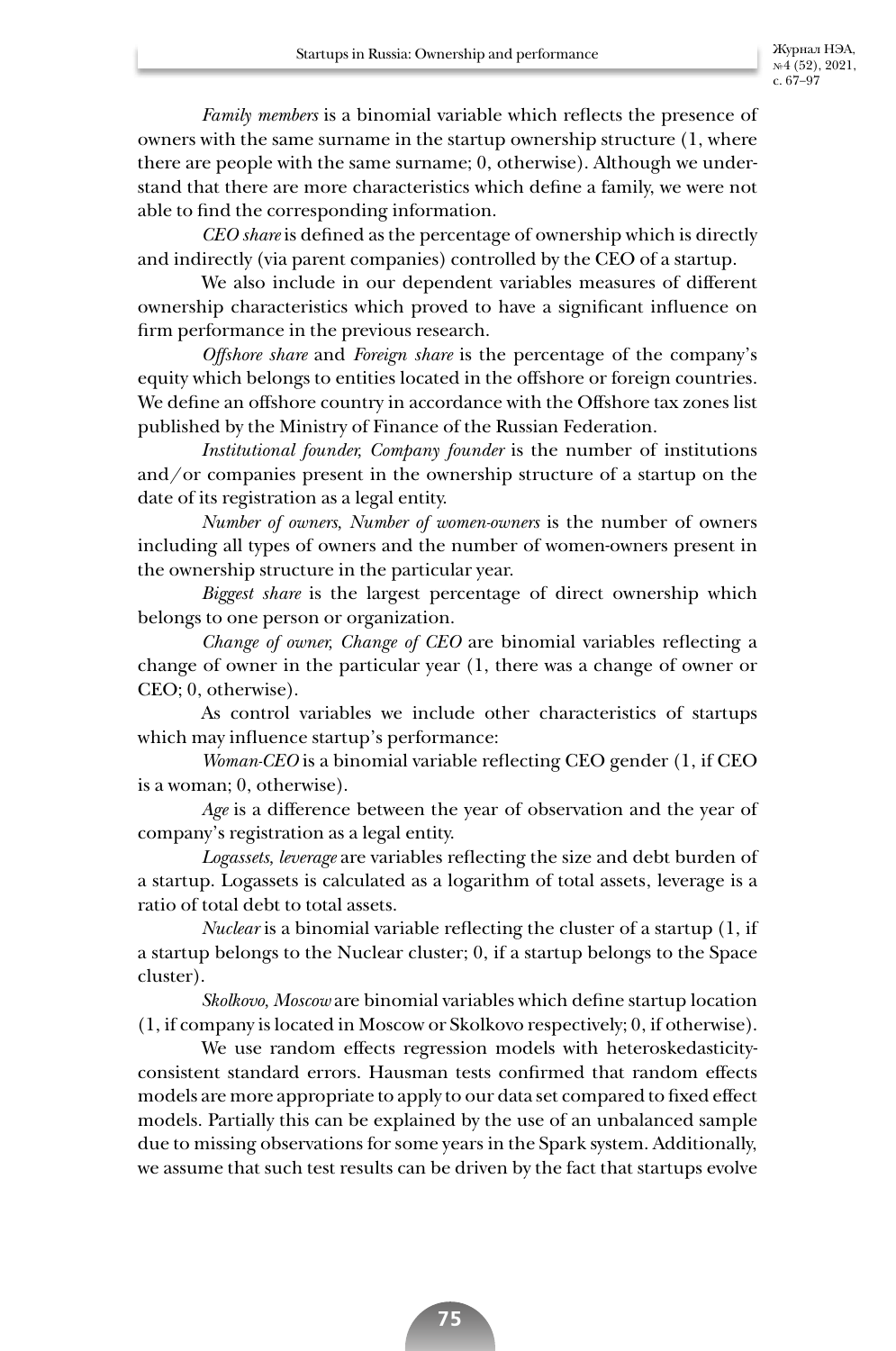rapidly and can significantly change during the first years of the company's life, so a comparatively low number of time-invariant effects are observed. To account for potential endogeneity of ownership structure characteristics, we lagged the corresponding independent variables by one year.

# **4. Data**

The definitions of a startup in the literature differ. Some researchers refer to *startups* as companies with a short history of operations (Cassar, 2004; Huyghebaert, Van De Gucht, 2007; Coleman, Cotei, Farhat, 2016); other researchers define them as young high-tech firms (Davila et al., 2003; Wasserman, 2017). Regarding studies of the Russian market, (Bruton, Rubanik, 2002) refer to startups as high-tech firms which are also participants of the Zelenograd Scientific and Technological park and which were chosen by its management on the basis of the companies' products.

We use a sample of startups which are Skolkovo participants. Therefore, we define startups in line with the definition of Skolkovo regulations as project participants performing R&D activities, whose results are to be commercialized not later than 5 years after participant status was awarded. According to Federal law No. 244-FZ of 28.09.2010, project participants have to be established solely for the purpose of exercising scientific research activities.

Skolkovo Innovation Center is a business area established and subsidized by the Russian government and managed by the not-for-profit Skolkovo Foundation. The Center consists of startups and companies which are developing innovative technologies as well as the Skolkovo Institute of Technology and Skolkovo city. The Skolkovo Foundation provides startups with a number of services including grants and expertise, acceleration services, regional and international development and accounting, recruiting and legal services. The startups that are the Skolkovo participants can use those services on preferential terms. Skolkovo residents are subject to tax benefits and the reimbursement of customs duty and value added tax (VAT) on goods for research activities.

To become a Skolkovo resident, a startup submits an application which is tested by experts in the field for novelty, innovation, commercialization opportunities and other requirements established by Skolkovo Foundation.

Each Skolkovo startup has to be a resident of one of the clusters: IT, Energy, Biomedicine, Nuclear or Space (as of 31.12.2017). In this research we focus on the Nuclear cluster, its key activities are based on nuclear science developments and technologies of property modification and the characterization of materials (e.g. composite materials, superconductors) and the Space cluster, which develops navigation, geo-information and telecommunication products as well as products, the development of which involves space and aviation technologies. We focus on these particular clusters as we expect to get more explicit results regarding the presence of institutional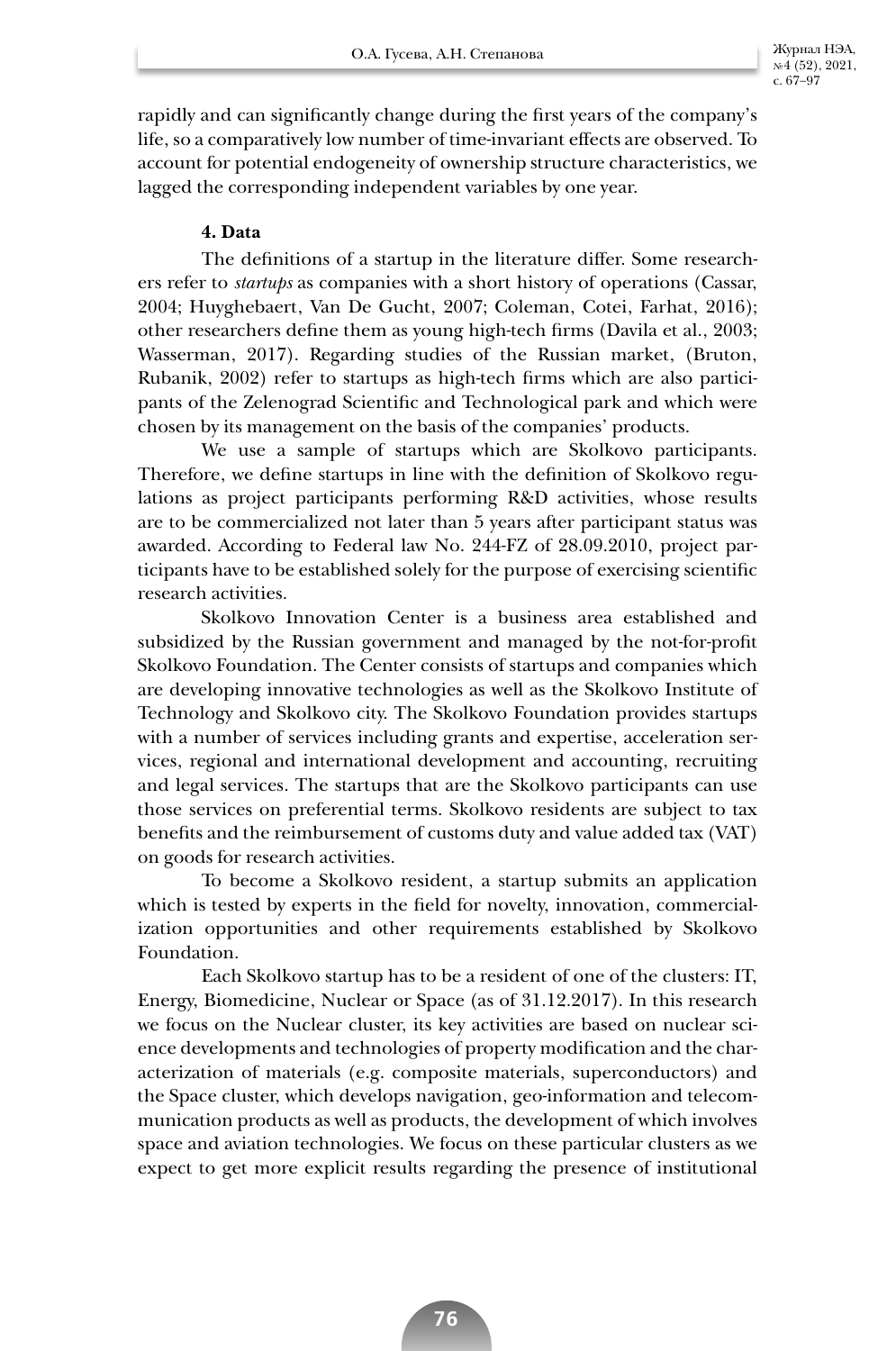owners, especially government affiliated companies and government development institutions. According to Russian Venture Capital Association (2018) in 2017, 66% of investments with government capital were in the industrial sector, while investments of private VC funds were focused in the IT sector (74% of total investments).

The list of Skolkovo startups is presented on the Skolkovo website. Data about the ownership, managerial and financial characteristics of the startups and their parent companies was manually collected from the Spark system<sup>4</sup>, established by "Interfax", a major Russian information group. Spark aggregates data about companies in the CIS region from the official sources (e.g. Federal Tax Service, Federal Statistics Service), public sources and from their own call centers, and provides its users with a risk assessment and the credit history of the company.

As on 30.06.2018 there were 435 startups on the Skolkovo website in the Space and Nuclear clusters. However, five startups were not identified in the Spark system.

Due to the availability of financial results we use the startup characteristics as on the last day of the year. We had to exclude ten startups registered as companies in 2018 and one startup liquidated in 2017. We also excluded three companies for which information about owners was inconclusive.

We start with a short description of the startups at the end of 2017. We are not going to include these observations in our final sample as financial results for 2017 were not published at the time of data collection.

At the end of 2017 there were 416 startups, 207 of which are residents of the Space cluster and 209 — of the Nuclear. Most companies are registered in Skolkovo, Moscow, Moscow region or Saint Petersburg, which are the traditional Russian centers of scientific and financial activities (see Table 1). Nizhny Novgorod and Novosibirsk regions are also popular locations for establishing startups. This fact can be explained by the presence of high-ranking Russian universities and special scientific and research clusters (e.g. Akademgorodok in Novosibirsk region and Sarov in Nizhny Novgorod region). Most of the startups being the participants of Skolkovo at the end of 2017 were founded before 2013 or after 2014 that could reflect the problems in the Russian economy in 2014.

### **Table 1**

Location and Year of Establishment of startups in 2017

| Location of participant | Number of companies | Established | Number of companies |
|-------------------------|---------------------|-------------|---------------------|
| <b>Skolkovo</b>         | 155                 | 2015        | 77                  |
| Moscow                  | 121                 | 2012        | 59                  |
| Moscow region           | 27                  | 2016        | 51                  |
| Saint Petersburg        | 25                  | 2011        | 50                  |
| Nizhny Novgorod region  | 12                  | 2017        | 47                  |
| Novosibirsk region      | 11                  | 2014        | 45                  |
| Other                   | 66                  | Other       | 88                  |

 $4$  https://www.spark-interfax.ru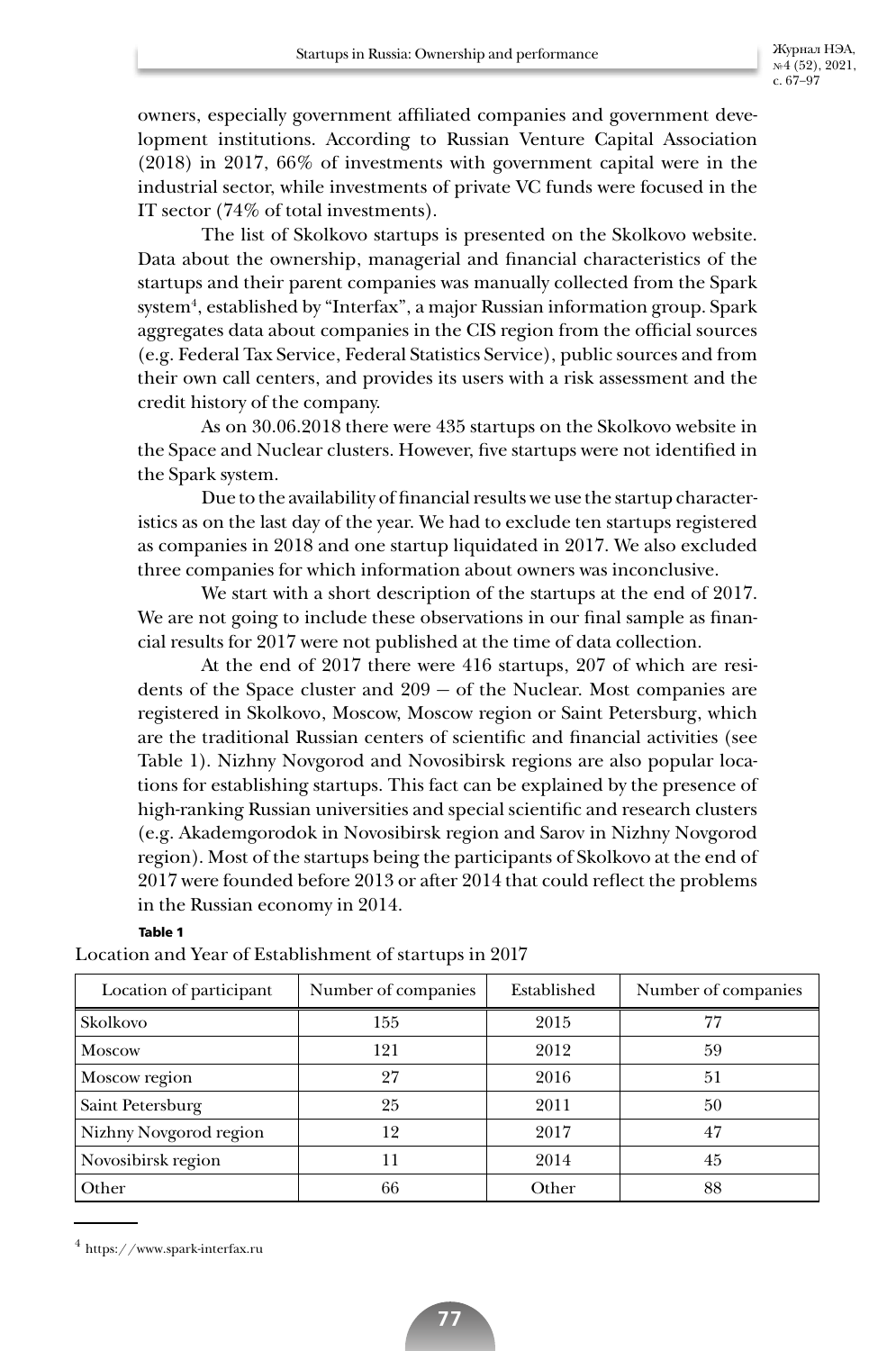The descriptive statistics of the other general ownership characteristics are presented in Table 2. The median number of startups owners in 2017 was two. However, out of the sample of 416 startups in 2017, only 62 (or 15%) had at least one woman-owner in their ownership structure, which is lower than the 42% of women-founded businesses observed in the study of the US startups backed by MassChallenge accelerators (Abouzahr, Taplett, Krentz, Harthorne, 2018).

Russian startups exhibit a high level of ownership concentration (the average biggest share in 2017 was 73.1%) and a low level of managerial ownership (the average CEO share was 42,9%). A study of SME in China in 2007–2009 by (Yong-hai, 2010) revealed that mean CEO stock ownership for such companies is 74%.

| <b>Statistic</b>          | Number of<br>companies | Mean | St.Dev. | Min      | Q1       | Q3       | Max |
|---------------------------|------------------------|------|---------|----------|----------|----------|-----|
| Number of owners          | 416                    | 2.41 | 1.77    |          |          | 3        | 10  |
| Number of woman<br>owners | 416                    | 0.16 | 0.41    | 0        | $\theta$ | $\Omega$ | 9   |
| <b>Biggest share</b>      | 416                    | 0.73 | 0.27    | $\theta$ | 0.5      |          |     |
| CEO share                 | 416                    | 0.43 | 0.40    | $\theta$ | $\theta$ | 0.9      |     |

# Descriptive statistics of startups in 2017

**Table 2**

Although Spark is one of the most comprehensive databases of Russian SME, the collected data still contained some inconsistencies. For example, we had to exclude observations for which the size of total assets was smaller than RUB 10,000, which is inconsistent with the Russian legislation. Moreover, for descriptive statistics of the sample during the period 2010–2016 we excluded outliers for which ROA and Profitability was lower than minus 1000% or higher than 1000%.

Our sample for the descriptive statistics contains data on 179 startups during 2010–2016. However, due to data availability, we have an unbalanced panel with 450 observations. As we used the definition of a startup in line with Skolkovo regulations, we included 24 firms established before 2010, and among them four firms established during the period of 1992–2000.

In Table 3 we report the descriptive statistics for this sample. We can see that despite the expected potential interest of government development institutions and government affiliated companies, the average share of their ownership in the startups is 7.0 and 1.8% respectively. However, the average share of PE and VC funds in startups in our sample is even smaller  $-0.8\%$ .

The average CEO share was 35.7%. There is little evidence for the participation of offshore and foreign companies in the ownership structure of startups in our sample which is consistent with the specialization of the clusters. Our descriptive statistics indicate that on average a change of owners in our sample was observed more often than a change of the CEO.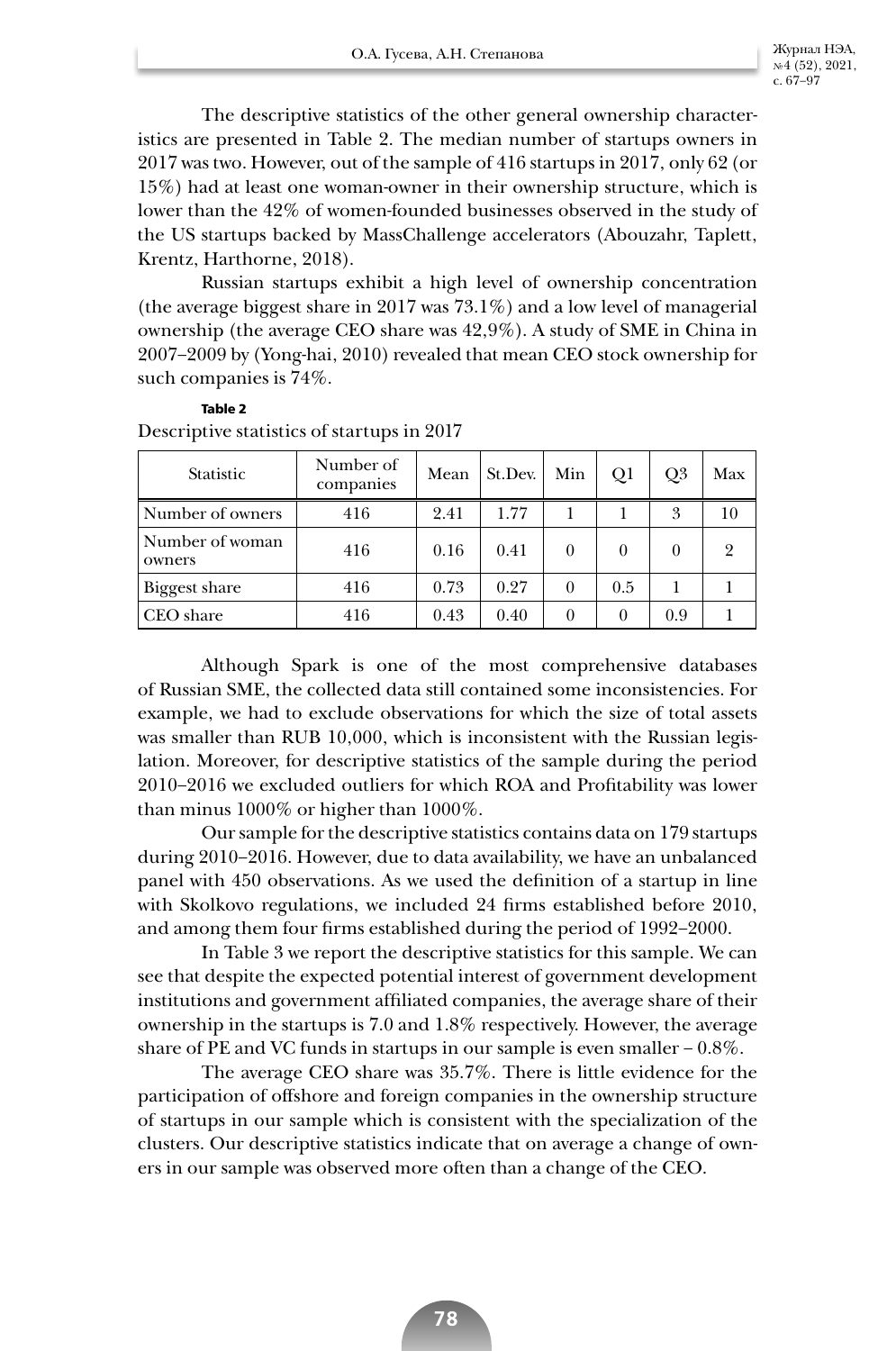The startups in the final sample are on average 3.9 years old and have a high level of leverage 81% (for, example, according to (Coleman et al., 2016) financial capital of US new businesses consisted of 17.5% business debt and 33.7% personal debt obtained in behalf of the business) (Table 3).

## **Table 3**

Descriptive statistics of the final sample, %

| Statistic                                       | Number of<br>observations | Mean     | St.Dev. | Median |
|-------------------------------------------------|---------------------------|----------|---------|--------|
| Share of government development<br>institutions | 450                       | 0.071    | 0.193   | 0.000  |
| Share of government affiliation                 | 450                       | 0.018    | 0.112   | 0.000  |
| PE/VC share                                     | 450                       | 0.008    | 0.051   | 0.000  |
| Presence of family members                      | 450                       | 0.069    | 0.254   | 0.000  |
| <b>CEO</b> share                                | 450                       | 0.356    | 0.378   | 0.216  |
| Offshore share                                  | 450                       | 0.012    | 0.097   | 0.000  |
| Foreign share                                   | 450                       | 0.038    | 0.179   | 0.000  |
| Number of institutional founders                | 450                       | 0.198    | 0.489   | 0.000  |
| Number of company founders                      | 450                       | 0.387    | 0.606   | 0.000  |
| Number of owners                                | 450                       | 2.524    | 1.806   | 2.000  |
| Number of women-owners                          | 450                       | 0.189    | 0.414   | 0.000  |
| Change of owner                                 | 450                       | 0.173    | 0.379   | 0.000  |
| <b>Biggest share</b>                            | 450                       | 0.712    | 0.271   | 0.700  |
| <b>Woman CEO</b>                                | 450                       | 0.118    | 0.323   | 0.000  |
| CEO change                                      | 450                       | 0.098    | 0.297   | 0.000  |
| Age                                             | 450                       | 3.937    | 3.927   | 3.000  |
| Leverage                                        | 450                       | 0.806    | 1.089   | 0.629  |
| Nuclear                                         | 450                       | 0.591    | 0.492   | 1.000  |
| Space                                           | 450                       | 0.409    | 0.492   | 0.000  |
| Skolkovo                                        | 450                       | 0.131    | 0.338   | 0.000  |
| <b>Moscow</b>                                   | 450                       | 0.449    | 0.498   | 0.000  |
| Total asset, RUB th                             | 450                       | 36 682   | 101 121 | 6816   |
| Total debt, RUB th                              | 450                       | 18408    | 73 339  | 2954   |
| Revenue, RUB th                                 | 450                       | 16835    | 36 083  | 5296   |
| Net profit, RUB th                              | 450                       | 2464     | 16794   | 173    |
| <b>ROA</b>                                      | 450                       | 0.004    | 0.918   | 0.042  |
| Profitability                                   | 450                       | $-0.159$ | 1.528   | 0.043  |
| Revenue growth                                  | 268                       | 9.551    | 76.794  | 0.409  |

Before proceeding to the empirical results of the hypothesis testing, we should pay attention to the correlation matrix of the variables (see Appendix 1). According to our results the share of government development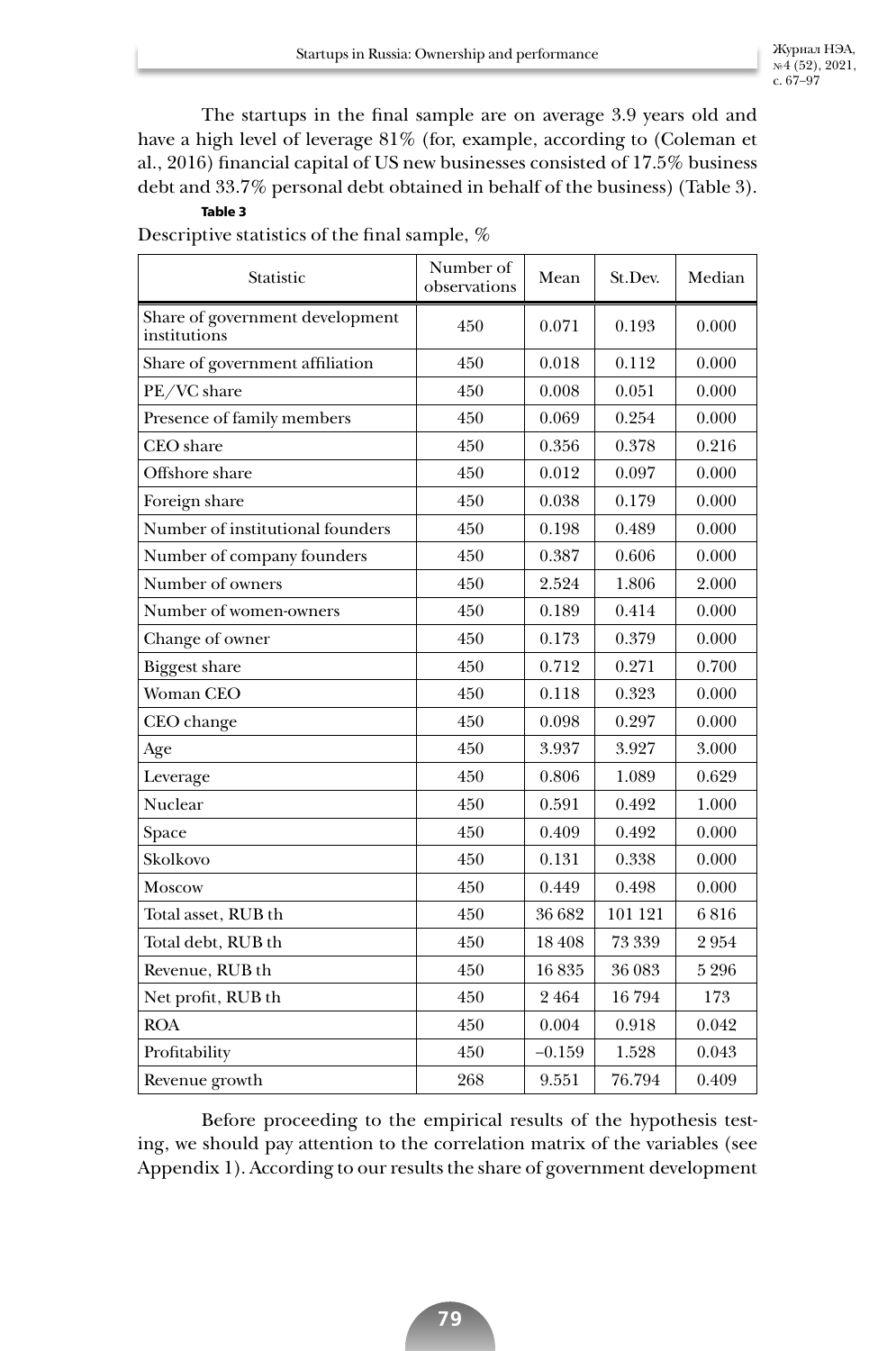institutions is negatively and significantly correlated with the profitability of the company, while there was no significant correlation with ROA. According to the correlation matrix, government development institutions are more likely to participate in firms with larger assets.

According to the correlation matrix the only type of owners found to have positive and significant relationship with firm performance (profitability) is the share of CEO ownership. Our results indicate that the CEO has a larger share of ownership in startups with fewer assets and higher leverage. We can conclude that when the new types of owners enter the ownership structure of a startup, they usually dilute the CEO's share: as we observe negative and significant correlation between CEO share and the share of other types of owners.

## **5. Results**

Table 4 presents the results of the best fit regressions based on the Akaike information criteria (AIC) for the startup performance on the set of ownership characteristics and other control variables. Models with a full set of variables are presented in Appendices 2 and 3.

For estimation of the models we exclude outliers in the dependent variables: as for ROA models the sample includes only startups with ROA lower than 100% and higher than –100%; for profitability we considered startups with Profitability lower than 100% and higher than –100%; for Revenue growth startups with revenue growth lower than 200% and higher than –200% were taken.

Our hypothesis on the relationship between the participation of government-related institutions and companies in ownership and firm performance was not confirmed by the regression output. According to Models (1) and (3), companies with higher participation of government development institutions exhibit lower ROA and show lower revenue growth in the following year. Model (2) indicates that companies with higher ownership of government affiliated ownership have lower levels of profitability in our sample.

A possible explanation for the rejection of our hypothesis can be linked to the fact that there could be different reasons for the support of a startup by government-related organizations rather than return on the investment. In particular, such organizations may be oriented towards strategic long-term goals while our sample covers the data for only seven years. The government is particularly interested in the social impact of a startup (e.g. job creation), which our research does not take into consideration.

We should also mention that the state support can be considered as a remedy for market failure, and is often addressed to the companies which were not able to secure private investments because of an underdeveloped capital market (Kösters, 2010).

Moreover, government-related organizations can impose barriers to startup development and put off other investors. For example, many investors considered recent arrest of Alexey Povalko, CEO of RVC, as a nega-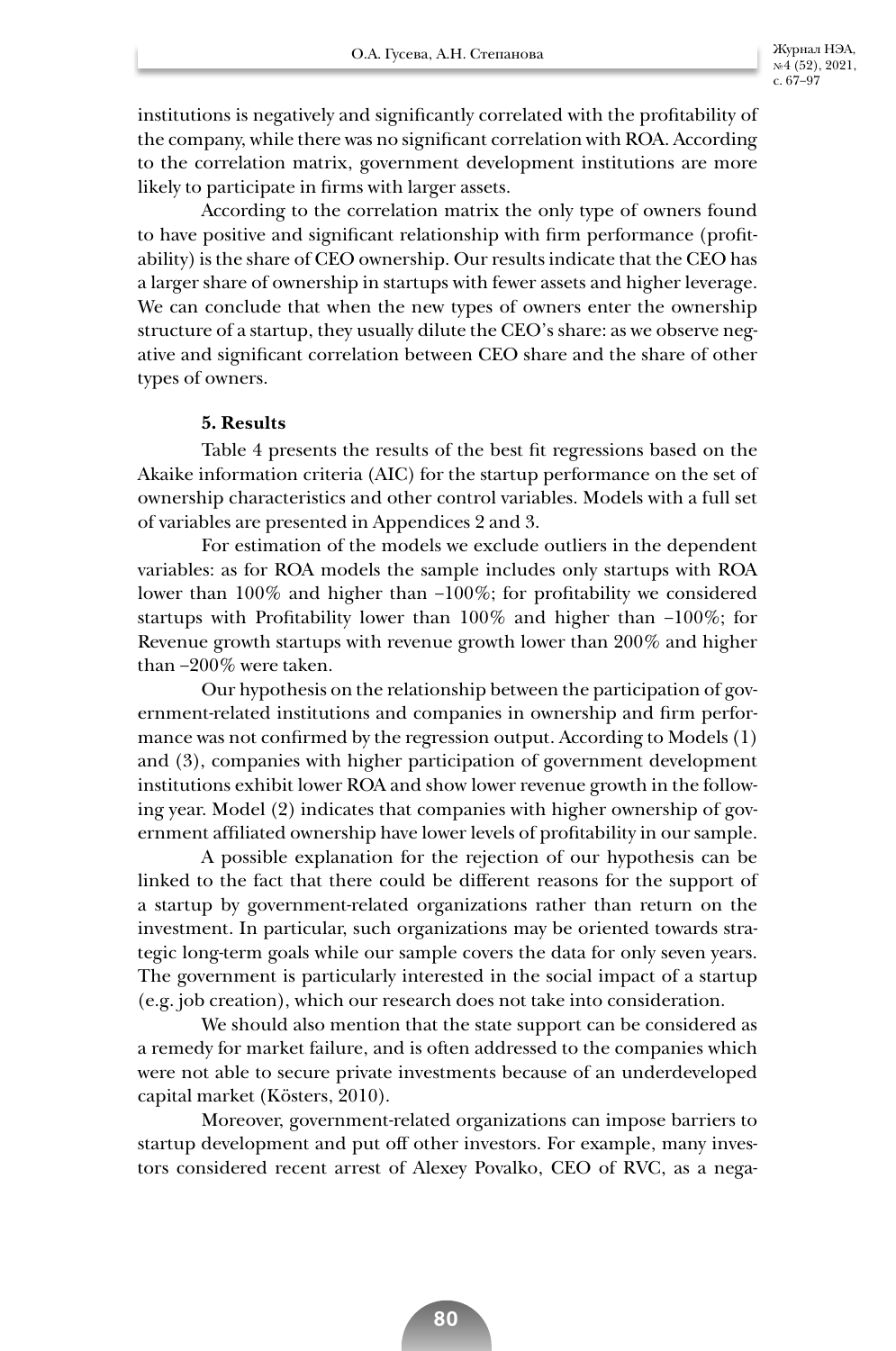Журнал НЭА, № 4 (52), 2021, с. 67–97

#### **Table 4**

# Results for ROA, profitability and revenue growth

| Statistic                                    | <b>ROA</b>             | Profitability          | Revenue growth         |
|----------------------------------------------|------------------------|------------------------|------------------------|
|                                              | (1)                    | (2)                    | (3)                    |
| Development institution's share $(-1)$       | $-0.265***$<br>(0.068) |                        | $-0.410*$<br>(0.229)   |
| Government affiliated company's share $(-1)$ |                        | $-0.213**$<br>(0.104)  |                        |
| $PE/VC share (-1)$                           |                        | $0,568***$<br>(0.096)  | $-2.990***$<br>(0.312) |
| Offshore company's share $(-1)$              | $-0.405*$<br>(0.214)   |                        |                        |
| Foreign company's share $(-1)$               | $-0.127**$<br>(0.053)  | $-0.232***$<br>(0.051) |                        |
| Number of women-owners $(-1)$                | $-0.113***$<br>(0.036) | $-0.123**$<br>(0.054)  |                        |
| Change of owner $(-1)$                       | $0.085**$<br>(0.38)    |                        |                        |
| $CEO change (-1)$                            |                        | $0.103*$<br>(0.053)    |                        |
| Nuclear* PE/VC share (-1)                    |                        | $-1.155***$<br>(0,173) | $4.301***$<br>(0,602)  |
| Leverage                                     | $-0.185***$<br>(0.051) | $-0.091***$<br>(0.017) | $-0.087***$<br>(0.026) |
| Skolkovo                                     |                        |                        | $0.597***$<br>(0.166)  |
| Constant                                     | $0.247***$<br>(0.043)  | $0.225***$<br>(0.030)  | 0.075<br>(0.063)       |
| Observations                                 | 411                    | 269                    | 240                    |
| $\mathbb{R}^2$                               | 0,149                  | 0,185                  | 0.086                  |
| Adjusted $R^2$                               | 0,137                  | 0,163                  | 0.066                  |
| F-statistic                                  | 68.539***              | $57.030***$            | 22.011**               |

**Note.** In the table, «\* », «\*\*», and «\*\*\*» correspond to 10, 5, and 1% level of significance, respectively.

tive signal (Saltykova, 2020). So, the companies which received a support from government institutions can be seen as potentially problematic as they attract particular attention and are involved in bureaucratic procedures. Additionally, the owners and managers of startups often point to incompetence of government institutions' teams: for instance, managers of company "Optogan" and "Usolie-Sibirskiy Silicon" mention that pressure from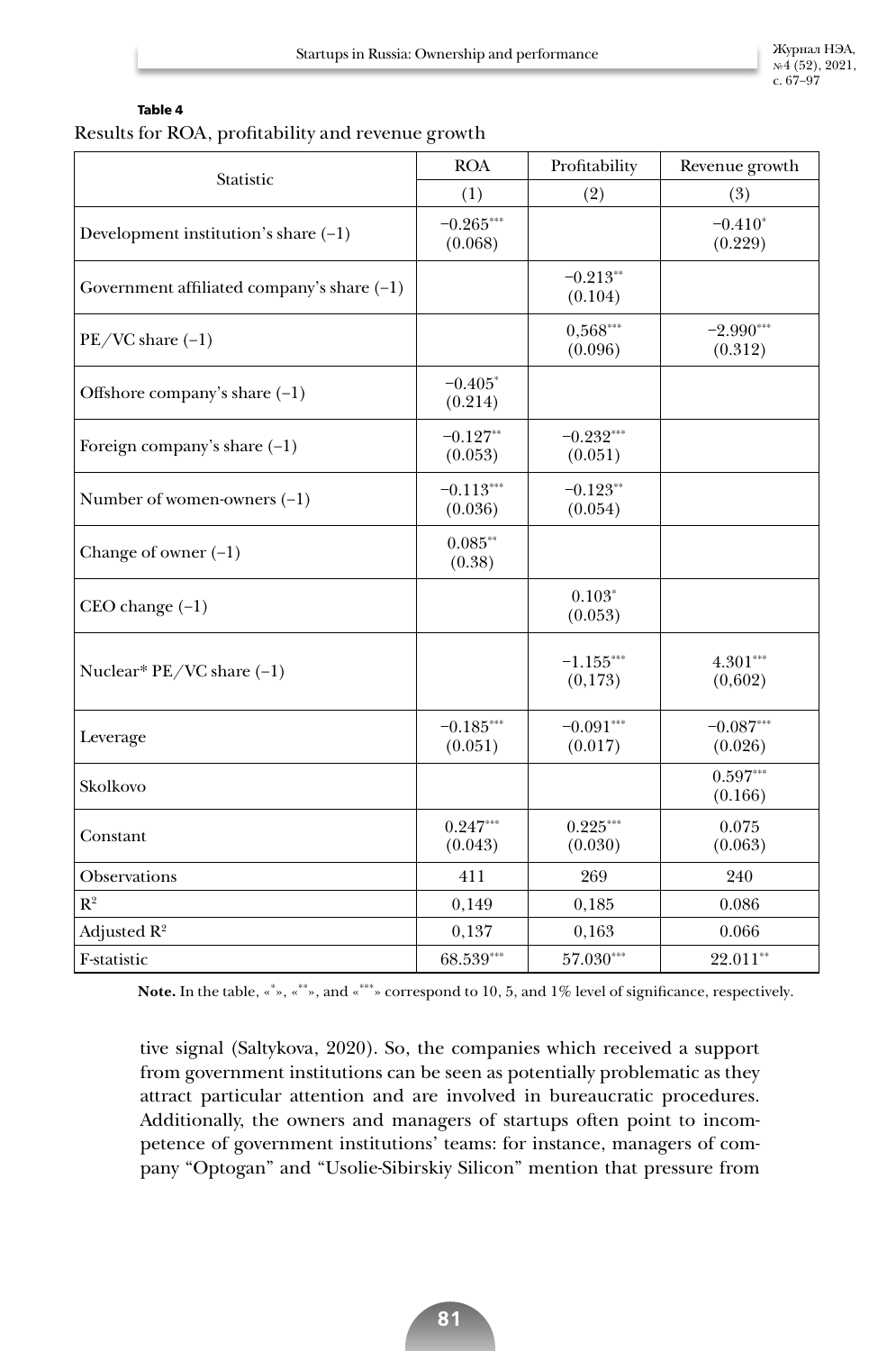"Rusnano" contributed to the failure of their projects (Tsybina, 2015; MK Baikal, 2014). The academic research of Russia's innovation policy also indicates the phenomenon of replacement of private funds with public one (Simachev, Kuzyk, Feygina, 2015).

However, our results are still different compared to previous studies (e.g. (Cumming, Grilli, Murtinu, 2017; Bertoni, Tykvová, 2015)) which showed a negligible rather than negative effect of government venture fund support.

According to model (2), the share of private venture capital is positive and significant for startup performance profitability for the Space cluster startups and negative for the Nuclear cluster startups. In general, this is in line with the previous studies, according to which venture funds can successfully identify promising startups and help realize their potential (Baum, Silverman, 2004). However, for the Nuclear cluster startups, we consider our results to be influenced by the choice of the industry, which are less attractive for venture funds due to the potential difficulties with commercialization.

The results of the third model indicate the opposite sign in relation between PE/VС fund ownership participation and revenue growth of a startup. However, (Kang, 2020) confirmed that revenue growth rates of a startup can have a negative relationship with startup profitability, while (Coleman, 2018) showed that for many entrepreneurs profitability and startup growth can be exclusive.

Our results did not reveal the significance of family members as owners. Nevertheless, we should take into consideration that our identification procedure for family members in ownership structure can be improved as it involved only comparison of surnames among the owners.

We found evidence of a positive significant relationship between change of CEO and startup profitability as well as change of the owner and startup's ROA, while managerial ownership (CEO share) and ownership concentration were not confirmed to be significant in our models. Positive relationship of startup performance and change of CEO/owner can be explained by greater diversification of ideas and expertise which can be observed when new people start working with the company, and which can be beneficial for company's development. This result is also in line with the study (Ewens, Marx, 2018) which showed that VC investors use the replacement of founders as a mechanism to add value to their portfolio companies.

However, we should mention that there is a possibility of endogeneity issue: the companies which show growth perspectives and higher profitability are more likely to be selected by VC investors (Guo, Jiang, 2013). Therefore, new investors for such companies are more likely to be documented in the ownership structure.

Our results for startup profitability indicate a negative and significant contribution of offshore and foreign ownership to startup profitability and ROA, which can be driven by the difficulties of such companies to adapt to the Russian institutional environment. There is some preferential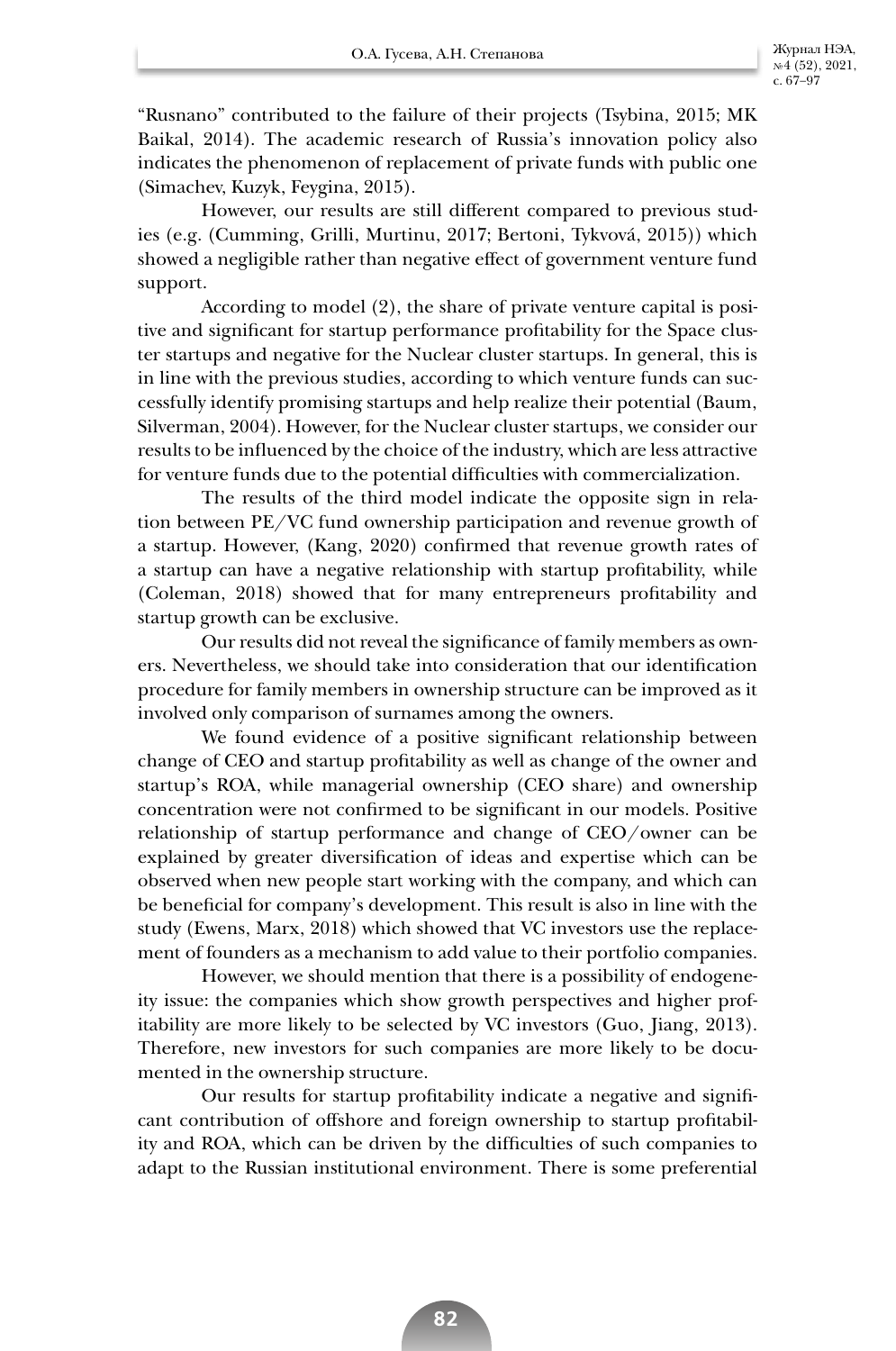Журнал НЭА, № 4 (52), 2021, с. 67–97

treatment of startups owned by the Russian companies. For instance, some government support programs (e.g. National Technology Initiative) do not provide grants to startups which are more than 50% foreign owned. These results are partially in line with findings by (Zemtsov, Chernov, 2019), who confirmed that the presence of foreign owner does not affect the company's growth rates.

We found evidence of a negative relationship between the presence of women owners and profitability of a startup. The academic literature provides a number of controversial studies about gender-based firm performance differences. For example, the result can be explained by the presence of omitted-variable bias which can lead to biased estimators. Confidence and risk appetite can be used as examples of omitted variables. This way (Huang, Kisgen, 2013) showed that male executives exhibit relative overconfidence in significant corporate decision making compared to female executives, while the results of (Galasso, Simcoe 2011) suggest that overconfident CEOs are more likely to pursue innovation, which we assume can be a successful startup strategy.

We confirmed the negative and significant relationship between leverage and startup performance. Skolkovo-based startups also exhibited higher revenue growth ceteris paribus. However, to confirm the influence of location and improve estimated coefficients, multilevel analysis should be performed (with firms' characteristics for Level 1 predictors and regional characteristics for Level 2). Moreover, interpretation of the location coefficients needs to take into account the specific rules of Skolkovo project: in particular, in the early stages of Skolkovo project, startups which actually operated in another region had to be registered in Skolkovo for bureaucratic reasons.

For the robustness check of the results we used dummy variables which indicate the presence of the particular type of support rather than the share of the ownership.

*Government support*  $(-1)$  is a binomial variable reflecting the presence of government development institution **or** government-affiliated company in an ownership structure of a startup in the previous period (1, if present; 0, otherwise); *Government development institutions (–1)*, *Government-affiliated company (–1) and PE/VC (–1)* reflect the presence of government development institution, or government-affiliated company, or PE/VC company respectively in an ownership structure of a startup in the previous period.

The results presented in Table 5 partially support the previous findings: while government support is not significant for ROA and profitability of a startup, the presence of such an institutional founder at the date of a company's establishment has a significant and negative relationship with these characteristics of startup performance. The sign of the coefficients of PE/VC presence in the ownership structure also did not change.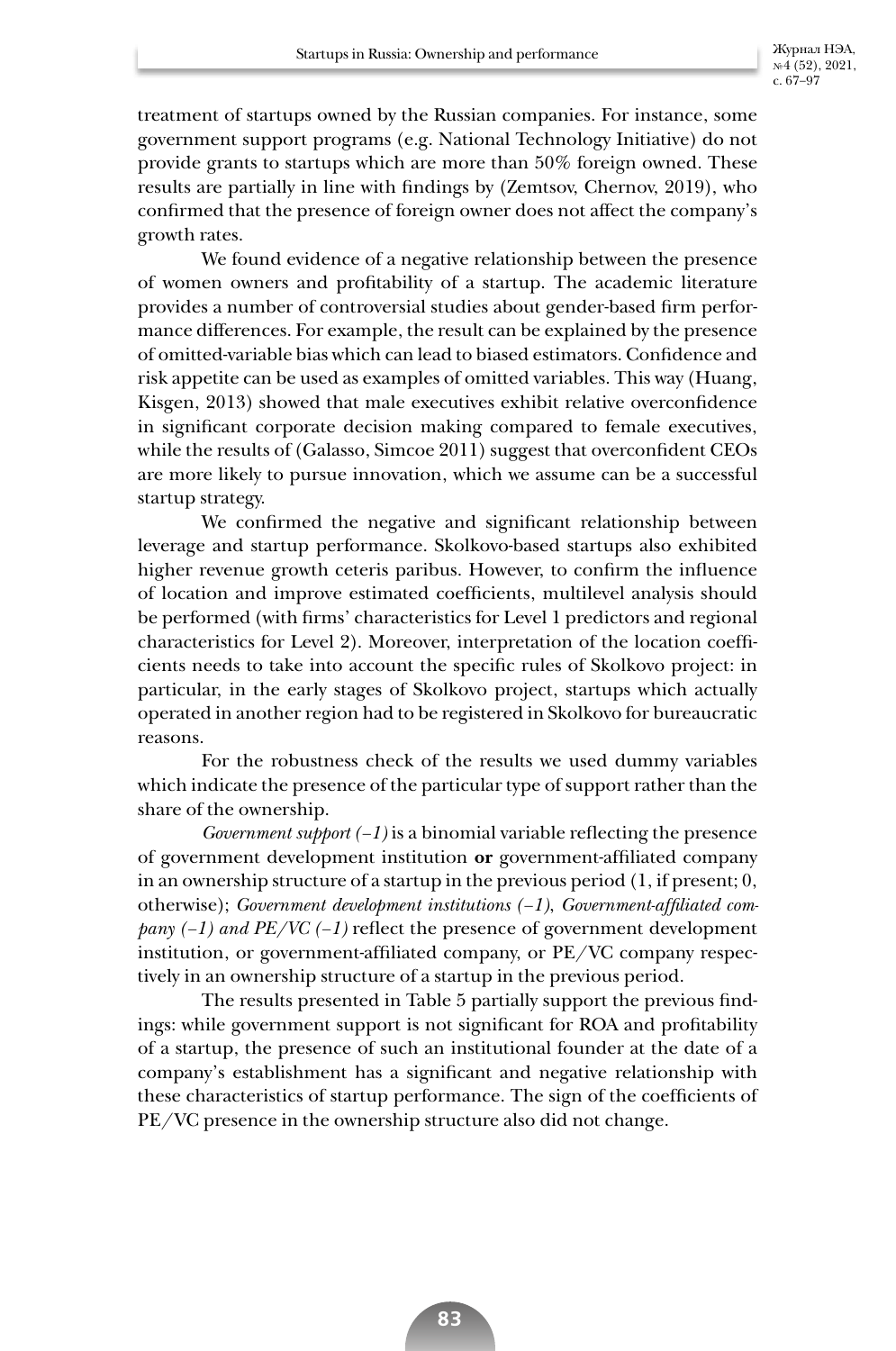# **Table 5**

Robustness check

| Statistic                                     |                        | <b>ROA</b>             |                        | Profitability          | Revenue growth         |                        |
|-----------------------------------------------|------------------------|------------------------|------------------------|------------------------|------------------------|------------------------|
|                                               | (1)                    | (2)                    | (3)                    | (4)                    | (5)                    | (6)                    |
| Government support $(-1)$                     | 0.001<br>(0.042)       |                        | 0.063<br>(0.054)       |                        | $-0.207*$<br>(0.113)   |                        |
| Government development<br>institutions $(-1)$ |                        | 0.002<br>(0.047)       |                        | $0.103*$<br>(0.059)    |                        | $-0.332***$<br>(0.126) |
| Government-affiliated company<br>$(-1)$       |                        | 0.027<br>(0.078)       |                        | $-0.046$<br>(0.101)    |                        | $0.222***$<br>(0.079)  |
| $PE/VC$ (-1)                                  | 0.169<br>(0.120)       | 0.168<br>(0.121)       | $0.257***$<br>(0.051)  | $0.275***$<br>(0.050)  | $-0.989***$<br>(0.092) | $-1.014***$<br>(0.088) |
| Offshore company's share $(-1)$               | $-0.412*$<br>(0.217)   | $-0.414*$<br>(0.217)   |                        |                        |                        |                        |
| Foreign company's share $(-1)$                | $-0.127***$<br>(0.047) | $-0.129***$<br>(0.048) | $-0.207***$<br>(0.053) | $-0.212***$<br>(0.052) |                        |                        |
| Institutional founder                         | $-0.114***$            | $-0.115***$            | $-0.082*$              | $-0.103**$             |                        |                        |
|                                               | (0.039)                | (0.039)                | (0.042)                | (0.042)                |                        |                        |
| Number of women-owners $(-1)$                 | $-0.107***$            | $-0.107***$            | $-0.118**$             | $-0.121**$             | $-0.164*$              | $-0.153$               |
|                                               | (0.035)                | (0.035)                | (0.054)                | (0.055)                | (0.105)                | (0.106)                |
| Change of owner $(-1)$                        | $0.081**$              | $0.085**$              |                        |                        |                        |                        |
|                                               | (0.038)                | (0.039)                |                        |                        |                        |                        |
| $CEO change (-1)$                             |                        |                        | $0.098*$               | $0.091*$               |                        |                        |
|                                               |                        |                        | (0.052)                | (0.053)                |                        |                        |
| Nuclear * PE/VC share (-1)                    | $-0.184$               | $-0.183$               | $-0.492***$            | $-0.537***$            | $1.558***$             | $1.716***$             |
|                                               | (0.128)                | (0.130)                | (0.103)                | (0.093)                | (0.219)                | (0.227)                |
| Leverage                                      | $-0.184***$            | $-0.184***$            | $-0.091***$            | $-0.091***$            | $-0.083***$            | $-0.082***$            |
|                                               | (0.051)                | (0.051)                | (0.017)                | (0.017)                | (0.028)                | (0.027)                |
| Skolkovo                                      |                        |                        |                        |                        | $0.589***$             | $0.624***$             |
|                                               |                        |                        |                        |                        | (0.164)                | (0.159)                |
| Constant                                      | $0.246***$             | $0.245***$             | $0.220***$             | $0.223***$             | 0.124                  | 0.118                  |
|                                               | (0.043)                | (0.044)                | (0.033)                | (0.033)                | (0.076)                | (0.075)                |
| Observations                                  | 411                    | 410                    | 269                    | 269                    | 240                    | 240                    |
| $R^2$                                         | 0.149                  | 0.150                  | 0.183                  | 0.186                  | 0.090                  | 0.110                  |
| Adjusted $R^2$                                | 0.130                  | 0.129                  | 0.158                  | 0.158                  | 0.067                  | 0.084                  |
| F-Statistic                                   | $67.954***$            | 68.317***              | 55.826***              | 57.022***              | 23.227***              | $28.831***$            |

**Note.** In the table, «\* », «\*\*», and «\*\*\*» correspond to 10, 5, and 1% level of significance, respectively.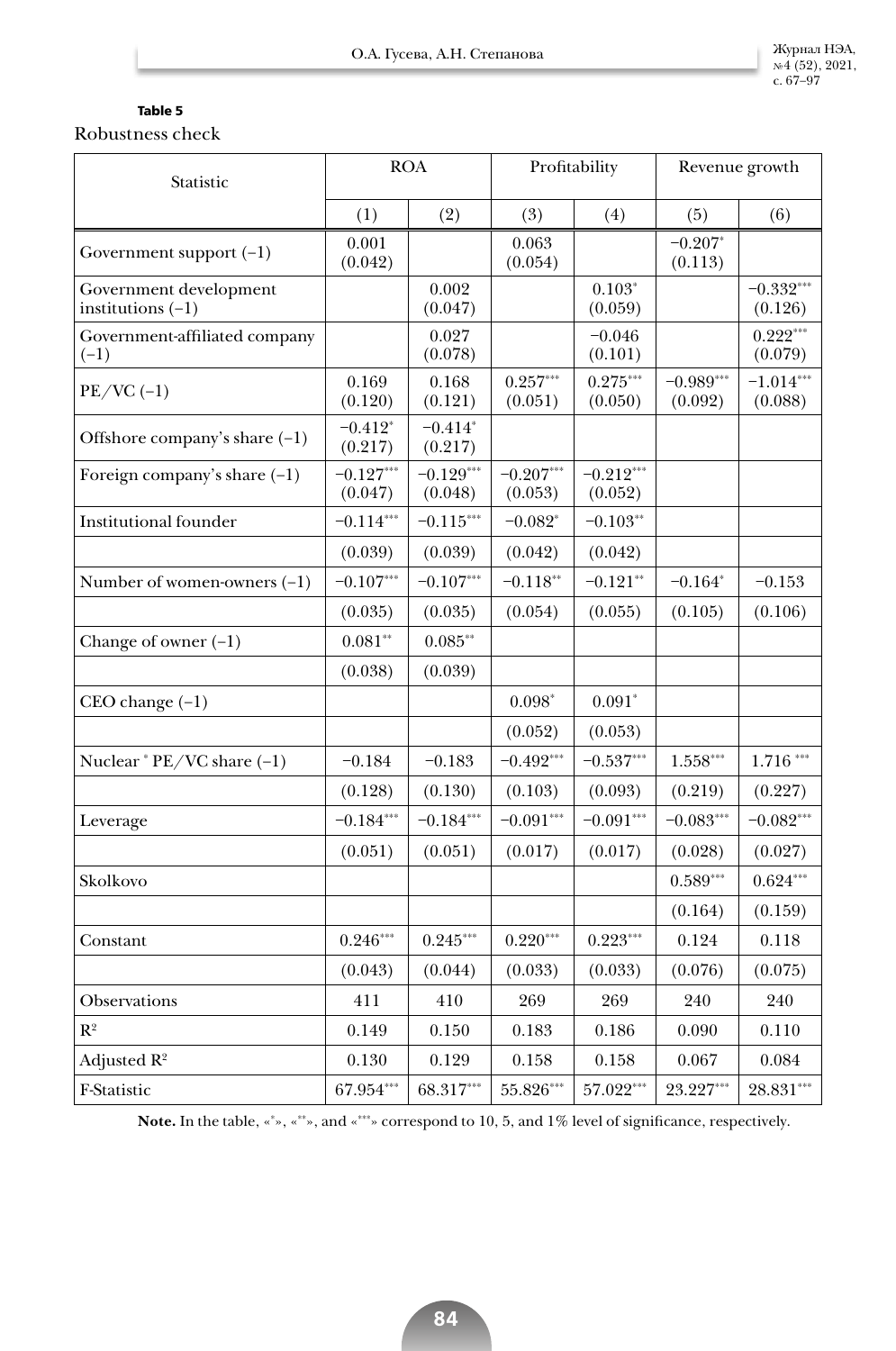## **6. Limitations and future research**

Our study has a number of limitations which should be addressed in the future research.

We measure startup performance in terms of accounting-based indicators, while we need to take into consideration social and strategic aspects of startup activities such as job creation, patent registrations and the innovation of the products. Our research also does not include typical control variables which reflect labor costs of a company due to data availability. We observe startups from the Nuclear and Space clusters, which are more difficult to commercialize compared to the IT sector. Thus, we expect that the introduction of other measures of startup success and startup characteristics could provide new insights into the influence of government support.

Moreover, we should point to the bias in our sample: from the beginning we chose only startups which are the participants of Skolkovo project, which is established by the Russian government. (Löfsten, Lindelöf, 2002) confirmed that there is a significant difference in the performance of firms depending on whether they are part of the science park in Sweden. (Yakovlev, Zhuravskaya, 2013) confirmed that enforced liberalization of business regulation in Russia between 2001 and 2004 positively contributed to performance of small businesses in Russian regions with good governance institutions. As Skolkovo project provided its startups also with fiscal incentives, we consider Skolkovo preferences to be an important factor influencing startup activity. Therefore in future research we need to include startups which are not affiliated with government projects in order to completely exclude government influence. Our sample is also subject to a survivorship bias as we consider only startups which were still present in Skolkovo in the middle of 2018.

Although we used lagged independent variables, we were not able to exclude the endogeneity concern completely: there are studies that confirm that particular groups of investors are able to differentiate certain types of startups from the very beginning: for example, according to (Baum, Silverman, 2004) venture funds are able to pick startups which have greater potential.

This research could be enhanced by qualitative data collected from interviews with CEOs and owners of Russian technology startups in order to confirm our interpretation of the results. This could enhance our understanding of the real support provided by the owners and give insights into how startups choose their ownership structure.

# **7. Conclusion**

This study shows that alongside the macroeconomic environment observed by the previous research (Hartarska, Gonzalez-Vega, 2006; Molz, Tabbaa, Totskaya, 2009; Chadee, Roxas, 2013; Barinova, Eremkin, Zemtsov, 2015), microeconomic factors play an important role contributing to startup performance in Russia. This paper uses the unique dataset of Skolkovo start-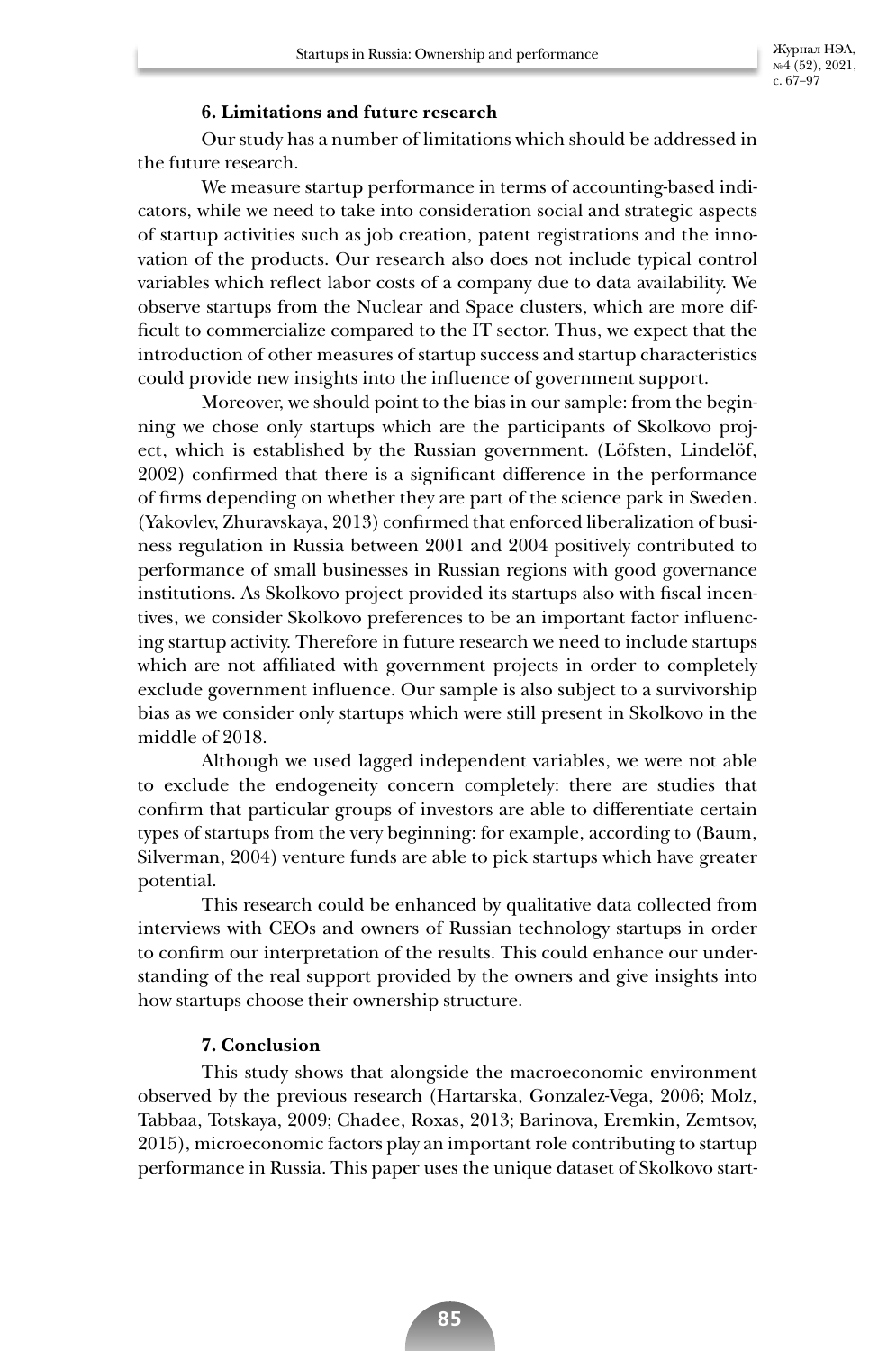№ 4 (52), 2021, с. 67–97

ups to investigate the relationship between support provided by different types of institutional investors in the form of equity financing and the startup performance in Russia. We use our results on Skolkovo startups to draw conclusions about Russian startups supported by the government in general as Skolkovo represents one of the biggest innovation ecosystems in Russia with clearly defined and surmountable barriers in order to become a participant.

We found no evidence of the positive relationship between the share of government-related organizations in ownership and firm performance proxied by ROA, profitability and revenue growth. Although the scope of this paper does not include endogeneity tests and requires further investigation taking into account the influence of financial results on state institutional participation, we assume that our results can be explained by the fact that such organizations could be more interested in investments in strategically important startups rather than in companies which provide high returns. Additionally, we should take into consideration the specific features inherent in government institutions and identified by (Alperovych, Groh, Quas, 2016): focus on underdeveloped regions, exposure to political interference and lack of managerial competence. Such features can prevent government development institutions from competing with private venture capital.

In line with previous studies we found evidence of a significant contribution of venture capital considered as a private source of financing to firm performance in Russia; however the effect is industry-specific.

While family equity contributions were not found to have a significant impact on startup performance, we identified a positive relationship between the owner or CEO change and future startup performance.

We should also mention that the survey of top-managers of Russian innovation companies about the influence of the government institutions' support demonstrated the opposite results. In contrast to (Simachev, Kuzyk 2017) who found a positive relationship of such institutions on the innovative behavior of the firms, we confirmed the negative relationship between firm performance and government development institutions' support. Therefore, our findings should be developed further by qualitative research, including personal interviews with startups' managers and owners to find more detail about the support provided by government and private institutions, companies and family members and managers.

Our manually collected database can be used for further research on the performance of startups while keeping in mind the sample selection and survivorship biases.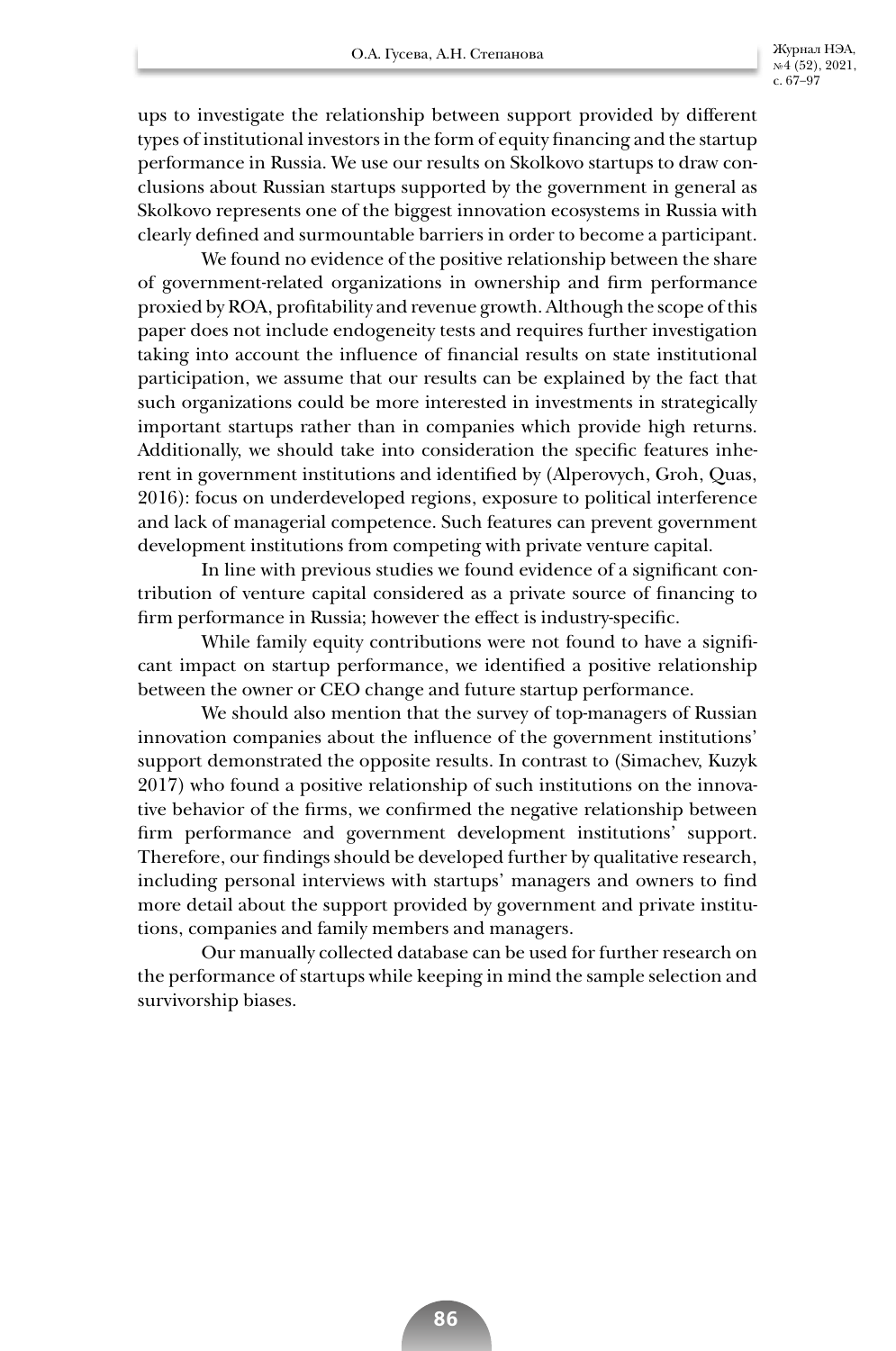# APPENDIX

1. Correlation matrix

|                | <b>Biggest</b>        | <b>CEO</b>            | Offshore              | Foreign    | PE/VC                  | GovDev                | GovAff                |
|----------------|-----------------------|-----------------------|-----------------------|------------|------------------------|-----------------------|-----------------------|
| <b>Biggest</b> | $1.00\,$              | $0.28^{\ast\ast\ast}$ | 0.08                  | $0.11**$   | $-0.05$                | $-0.18***$            | 0.03                  |
| <b>CEO</b>     | $0.28***$             | 1.00                  | $-0.10**$             | $-0.18***$ | $-0.06$                | $-0.27***$            | $-0.14***$            |
| Offshore       | 0.08                  | $-0.10**$             | 1.00                  | $-0.03$    | $0.12**$               | $-0.04$               | $-0.02$               |
| Foreign        | $0.11^{\ast\ast}$     | $-0.18***$            | $-0.03$               | 1.00       | $-0.03$                | $-0.04$               | $-0.02$               |
| PE/VC          | $-0.05$               | $-0.06$               | $0.12**$              | $-0.03$    | 1.00                   | $\rm 0.03$            | $-0.02$               |
| GovDev         | $-0.18***$            | $-0.27***$            | $-0.04$               | $-0.04$    | 0.03                   | 1.00                  | $-0.03$               |
| GovAff         | 0.03                  | $-0.14***$            | $-0.02$               | $-0.02$    | $-0.02$                | $-0.03$               | $1.00\,$              |
| Assets         | 0.01                  | $-0.14***$            | $0.06\,$              | 0.05       | $-0.01$                | $0.11^{\ast\ast}$     | $0.23^{\ast\ast\ast}$ |
| Debt           | 0.05                  | $-0.07$               | $0.09*$               | 0.02       | 0.00                   | $0.08*$               | 0.01                  |
| Revenue        | $0.08^\ast$           | 0.02                  | $-0.04$               | $-0.02$    | $-0.03$                | $-0.12**$             | 0.02                  |
| Netprofit      | $-0.03$               | 0.02                  | $-0.14***$            | $-0.17***$ | $-0.02$                | $-0.11$               | $-0.04$               |
| <b>ROA</b>     | $-0.03$               | $-0.01$               | $-0.05$               | $-0.06$    | 0.00                   | $-0.05$               | 0.01                  |
| Prftbly        | $-0.03$               | $0.12^{\ast\ast\ast}$ | $-0.22***$            | $-0.21***$ | 0.01                   | $-0.19***$            | $-0.01$               |
| Leverage       | 0.06                  | $0.10^{\ast\ast}$     | $-0.01$               | $-0.01$    | $-0.02$                | $-0.07$               | $-0.04$               |
|                |                       |                       |                       |            |                        |                       |                       |
|                | Assets                | Debt                  | Revenue               | Netprofit  | <b>ROA</b>             | Prftbly               | Leverage              |
| <b>Biggest</b> | 0.01                  | 0.05                  | $0.08*$               | $-0.03$    | $-0.03$                | $-0.03$               | 0.06                  |
| <b>CEO</b>     | $-0.14***$            | $-0.07$               | 0.02                  | 0.02       | $-0.01$                | $0.12***$             | $0.10**$              |
| Offshore       | $0.06\,$              | $0.09*$               | $-0.04$               | $-0.14***$ | $-0.05$                | $-0.22***$            | $-0.01$               |
| Foreign        | $0.05\,$              | 0.02                  | $-0.02$               | $-0.17***$ | $-0.06$                | $-0.21***$            | $-0.01$               |
| PE/VC          | $-0.01$               | 0.00                  | $-0.03$               | $-0.02$    | 0.00                   | 0.01                  | $-0.02$               |
| GovDev         | $0.11^{\ast\ast}$     | $0.08*$               | $-0.12**$             | $-0.11$    | $-0.05$                | $-0.19***$            | $-0.07$               |
| GovAff         | $0.23^{\ast\ast\ast}$ | $0.01\,$              | 0.02                  | $-0.04$    | 0.01                   | $-0.01$               | $-0.04$               |
| Assets         | 1.00                  | $0.81^{\ast\ast\ast}$ | $0.28^{\ast\ast\ast}$ | $0.12***$  | 0.02                   | 0.02                  | $-0.10**$             |
| Debt           | $0.81^{\ast\ast\ast}$ | $1.00\,$              | $0.13***$             | $0.06\,$   | $0.00\,$               | $0.07\,$              | $0.01\,$              |
| Revenue        | $0.28^{\ast\ast\ast}$ | $0.13^{\ast\ast\ast}$ | 1.00                  | $0.45***$  | $0.11^{\ast\ast}$      | $0.09^{\ast\ast}$     | $-0.12**$             |
| Netprofit      | $0.12^{\ast\ast\ast}$ | 0.06                  | $0.45***$             | 1.00       | $0.23^{\ast\ast\ast}$  | $0.35^{\ast\ast\ast}$ | $-0.12***$            |
| <b>ROA</b>     | 0.02                  | 0.00                  | $0.11^{\ast\ast}$     | $0.23***$  | 1.00                   | $0.34^{\ast\ast\ast}$ | $-0.67***$            |
| Prftbly        | 0.02                  | 0.07                  | $0.09^{\ast\ast}$     | $0.35***$  | $0.34***$              | 1.00                  | $-0.09**$             |
| Leverage       | $-0.10**$             | 0.01                  | $-0.12^{\ast\ast}$    | $-0.12***$ | $-0.67^{\ast\ast\ast}$ | $-0.09^{\ast\ast}$    | 1.00                  |

Based on 450 observations of 179 startups during 2010–2016. For detailed description of variables see Methodology section: Biggest — Biggest share, CEO — CEO share, Offshore — Offshore share, Foreign – Foreign share,  $PE/VC - PE/VC$  share,  $GovDev - Share$  of government development institutions, GovAff — Share of government affiliated company, Assets — Total assets of the company, Debt — Total debt of the company, Revenue — Total revenue of the company, Net profit — Net profit of the company, ROA — Return on assets, Prftbly — Profitability.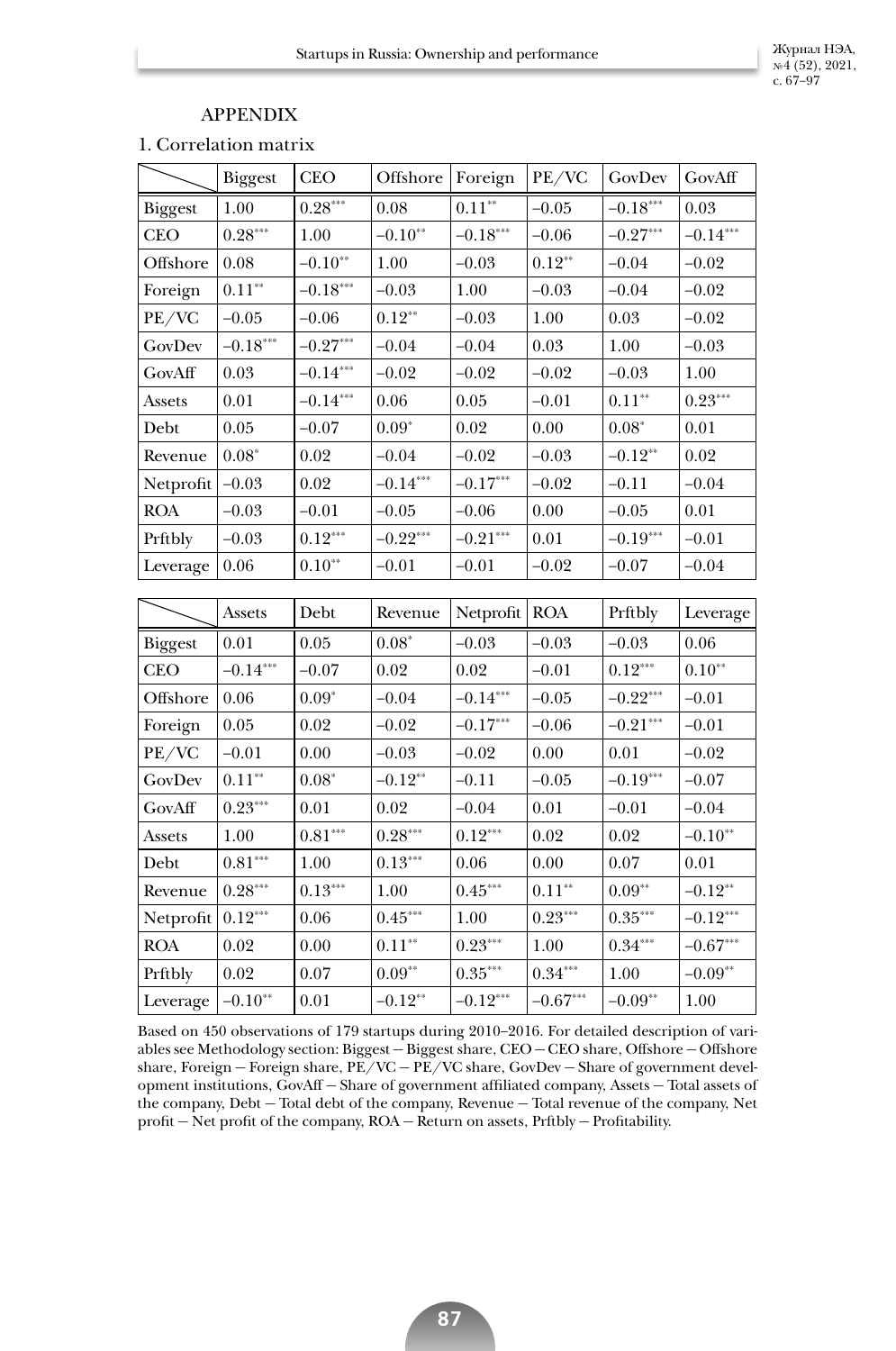| <b>Statistics</b>                             | $\widehat{\Xi}$                  | $\circledcirc$                   | $\binom{3}{2}$              | $\widehat{f}$           | $\widetilde{\Theta}$                          | $\left( 6\right)$                  | $\widehat{C}$                     | $\circledS$                       | $\left( \begin{matrix} 9 \end{matrix} \right)$ | (10)                             | (11)                                             | (12)                                 | (13)                             |
|-----------------------------------------------|----------------------------------|----------------------------------|-----------------------------|-------------------------|-----------------------------------------------|------------------------------------|-----------------------------------|-----------------------------------|------------------------------------------------|----------------------------------|--------------------------------------------------|--------------------------------------|----------------------------------|
| institutions' share (-1)<br>Development       | (0.070)<br>$-0.171$ <sup>*</sup> | $-0.276***$<br>(0.070)           | $-0.276$ *<br>(0.068)       | $-0.276$ ***<br>(0.068) | (0.068)<br>$-0.277$ <sup>*</sup>              | $-0.281$ ***<br>(0.067)            | $-0.293$<br>(0.069)               | $-0.272$ <sup>**</sup><br>(0.067) | (0.067)<br>$-0.272$                            | $-0.275$ ***<br>(0.067)          | $-0.266$ <sup>**</sup><br>(0.066)                | $-0.260$ <sup>*</sup><br>(0.067)     | $-0.265***$<br>(0.068)           |
| Government-affiliated<br>company's share (-1) | (0.080)<br>$-0.109$              | $-0.140$<br>(0.096)              | $-0.142$<br>(0.096)         | (0.096)<br>$-0.142$     | (160.0)<br>$-0.143$                           | (0.088)<br>$-0.141$                | (0.096)<br>$-0.129$               | $-0.116$<br>(0.092)               | $-0.117$<br>(0.092)                            | $-0.144$<br>(0.087)              | (0.086)<br>$-0.138$                              |                                      |                                  |
| PE/VC share (-1)                              | $(0.296$<br>(0.439)              | 0.228<br>(0.358)                 | (0.353)<br>0.253            | (0.352)<br>0.254        | (0.347)<br>0.279                              | (0.335)<br>0.272                   | (0.152)<br>0.078                  | (0.153)<br>0.083                  |                                                |                                  |                                                  |                                      |                                  |
| Presence of family<br>members $(-1)$          | (0.051)<br>$-0.067$              | $-0.082$<br>(0.051)              | $-0.079$<br>(0.051)         | $-0.079$<br>(0.051)     | (0.051)<br>$-0.079$                           | (0.051)<br>$-0.081$                | (0.050)<br>$-0.074$               | (0.050)<br>$-0.070$               | $-0.068$<br>(0.049)                            | $-0.076$<br>(0.050)              |                                                  |                                      |                                  |
| Private company's share<br>(1)                | (0.054)<br>$-0.072$              | $-0.050$<br>(0.051)              | $-0.055$<br>(0.048)         | $-0.055$<br>(0.045)     | (0.045)<br>$-0.054$                           | (0.044)<br>$-0.053$                | (0.042)<br>$-0.052$               | (0.039)<br>$-0.042$               | (0.039)<br>$-0.041$                            |                                  |                                                  |                                      |                                  |
| Offshore company's<br>share $(-1)$            | $-0.394$ <sup>*</sup><br>(0.211) | $-0.399$ <sup>*</sup><br>(0.209) | (0.210)<br>$-0.400^{\circ}$ | $-0.400^*$<br>(0.210)   | (0.218)<br>$-0.408$ <sup>*</sup>              | (0.216)<br>$-0.404$ <sup>*</sup>   | (0.216)<br>$-0.404$ <sup>*</sup>  | $-0.394$<br>(0.217)               | $-0.392$ <sup>*</sup><br>(0.216)               | $-0.420$ <sup>*</sup><br>(0.217) | $-0.413$ <sup>*</sup><br>(0.216)                 | $-0.407$ <sup>*</sup><br>(0.216)     | $-0.405$ <sup>*</sup><br>(0.214) |
| Foreign company's share<br>(F                 | (0.064)<br>$-0.109$ <sup>*</sup> | $-0.116$ <sup>*</sup><br>(0.068) | (0.068)<br>$-0.118$         | (0.068)<br>$-0.118$     | (0.064)<br>$-0.123$ <sup>*</sup>              | $-0.122$ <sup>*</sup><br>(0.061)   | $-0.113$ <sup>**</sup><br>(0.058) | (0.056)<br>$-0.103$               | (0.056)<br>$-0.103$                            | $-0.128$<br>(0.051)              | $-0.122$ <sup>**</sup><br>(0.051)                | $-0.120$ <sup>**</sup><br>(0.051)    | $-0.127$ **<br>(0.053)           |
| Institutional founder                         | $-0.068$ <sup>*</sup><br>(0.039) |                                  |                             |                         |                                               |                                    |                                   |                                   |                                                |                                  |                                                  |                                      |                                  |
| Company founder                               | (0.031)<br>0.006                 |                                  |                             |                         |                                               |                                    |                                   |                                   |                                                |                                  |                                                  |                                      |                                  |
| $CEO share(-1)$                               | $-0.039$<br>(0.058)              | $-0.030$<br>(0.056)              | $-0.037$<br>(0.050)         | (0.050)<br>$-0.037$     | $-0.037$<br>(0.050)                           | $-0.039$<br>(0.051)                | $-0.037$<br>(0.051)               |                                   |                                                |                                  |                                                  |                                      |                                  |
| Number of owners<br>(1)                       | (0.013)<br>0.006                 | 0.004<br>(0.013)                 |                             |                         |                                               |                                    |                                   |                                   |                                                |                                  |                                                  |                                      |                                  |
| Number of women-<br>$\alpha$ owners $(-1)$    | $-0.125$ ***<br>(0.041)          | $-0.118***$<br>(0.041)           | $-0.116***$<br>(0.040)      | $-0.116***$<br>(0.040)  | $-0.117\ensuremath{^{***}}\xspace$<br>(0.040) | $-0.116^{\ast\ast\ast}$<br>(0.040) | $-0.111***$<br>(0.038)            | $-0.105***$<br>(0.040)            | $-0.106^{\tiny\textnormal{***}}$<br>(0.039)    | $-0.097***$<br>(0.037)           | $-0.098^{\scriptscriptstyle\rm stat}$<br>(0.038) | $-0.096$ <sup>**</sup><br>(0.038)    | $-0.113***$<br>(0.036)           |
| Change of owner (-1)                          | 0.083'''<br>(0.037)              | 0.083'''<br>(0.038)              | (0.038)<br>$0.084***$       | (0.038)<br>0.084'''     | (0.038)<br>$0.085^{\circ\circ}$               | (0.038)<br>$0.086^{**}$            | (0.037)<br>$0.089^{**}$           | (0.038)<br>0.089                  | (0.038)<br>$0.089^{\circ\circ}$                | (0.038)<br>$0.087$ **            | (0.038)<br>$0.089^{**}$                          | (0.038)<br>$0.087\ensuremath{^{**}}$ | 0.085'''<br>(0.38)               |
| Biggest share (-1)                            | (0.107)<br>0.001                 | 0.003<br>(0.107)                 |                             |                         |                                               |                                    |                                   |                                   |                                                |                                  |                                                  |                                      |                                  |

№ 4 (52), 2021,

с. 67–97

2. Regression results for ROA 2. Regression results for ROA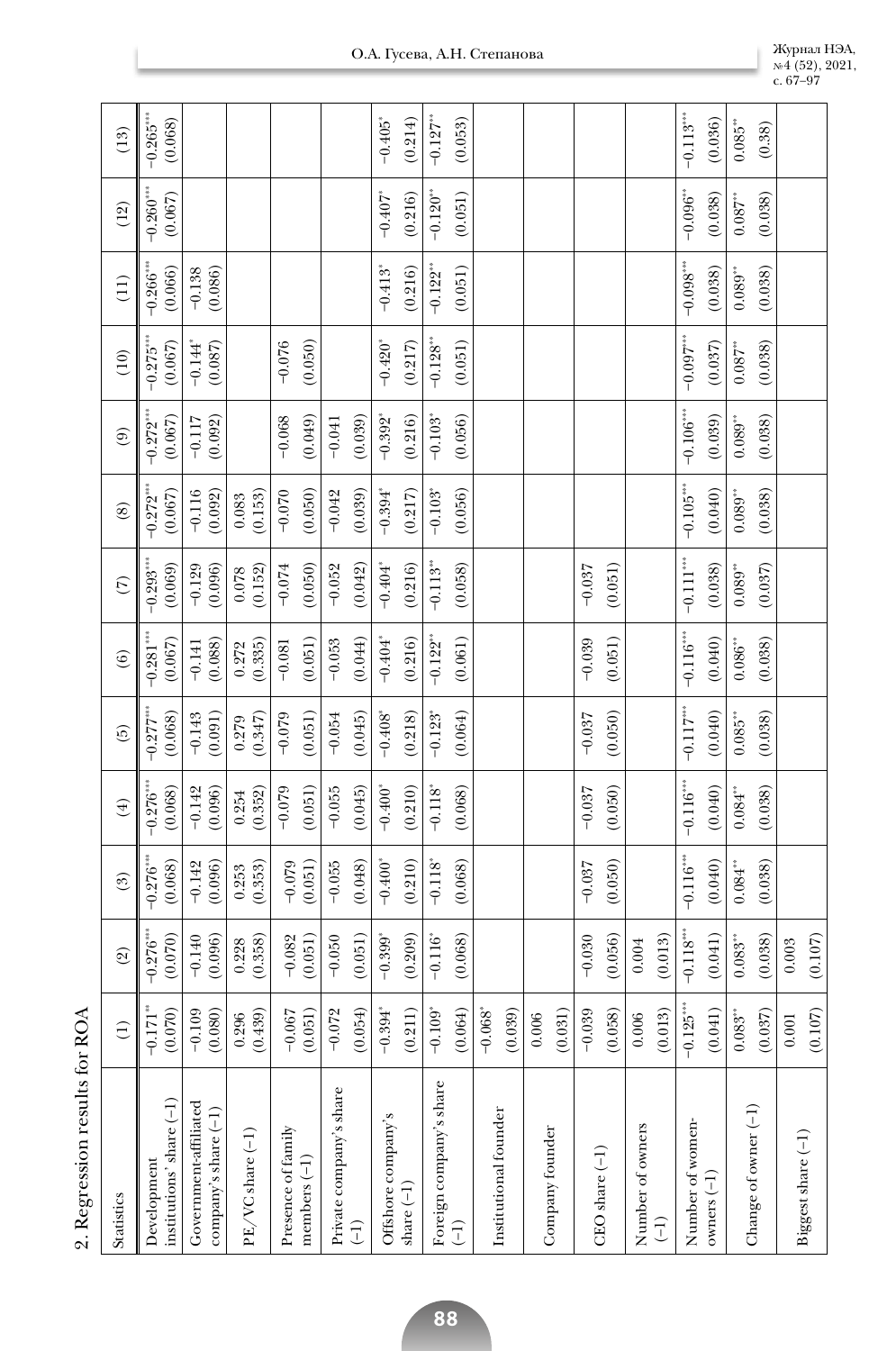| Statistics              | $\widehat{E}$             | $\widehat{2}$            | (3)         | $(\ddagger)$ | $\widetilde{\Theta}$ | $\left( 6\right)$    | $\widehat{C}$ | $\circleds$ | $\widehat{e}$ | (10)                      | (11)        | (12)            | (13)                 |
|-------------------------|---------------------------|--------------------------|-------------|--------------|----------------------|----------------------|---------------|-------------|---------------|---------------------------|-------------|-----------------|----------------------|
|                         | $-0.046$                  | $-0.055$                 | $-0.055$    | $-0.055$     | $-0.054$             | $-0.054$             | $-0.057$      | $-0.058$    | $-0.058$      | $-0.058$                  | $-0.063$    | $-0.060$        |                      |
| $Woman-CEO (-1)$        | (0.041)                   | (0.043)                  | (0.043)     | (0.043)      | (0.042)              | (0.041)              | (0.040)       | (0.039)     | (0.039)       | (0.037)                   | (0.038)     | (0.039)         |                      |
|                         | $-0.004$                  | $-0.003$                 | $-0.003$    |              |                      |                      |               |             |               |                           |             |                 |                      |
| CEO change (-1)         | (0.051)                   | (0.051)                  | (0.051)     |              |                      |                      |               |             |               |                           |             |                 |                      |
| Nuclear * PE/VC share   | $-0.251$                  | $-0.208$                 | $-0.232$    | $-0.233$     | $-0.258$             | $-0.244$             |               |             |               |                           |             |                 |                      |
| $\overline{(-1)}$       | (0.470)                   | (0.402)                  | (0.398)     | (0.398)      | (0.389)              | (0.369)              |               |             |               |                           |             |                 |                      |
|                         | $-0.001$                  | $-0.001$                 | $-0.0003$   | $-0.0003$    | $-0.0002$            |                      |               |             |               |                           |             |                 |                      |
| Age                     | (0.005)                   | (0.005)                  | (0.004)     | (0.004)      | (0.004)              |                      |               |             |               |                           |             |                 |                      |
|                         | $-0.191^{\,\mathrm{***}}$ | $-0.192***$              | $-0.193$    | $-0.192$     | $-0.192***$          | $-0.193***$          | $-0.191***$   | $-0.191***$ | $-0.191***$   | $-0.189***$               | $-0.190***$ | $-0.189***$     | $-0.185***$          |
| Leverage                | (0.052)                   | (0.053)                  | (0.052)     | (0.052)      | (0.052)              | (0.052)              | (0.052)       | (0.052)     | (0.052)       | (0.052)                   | (0.052)     | (0.052)         | (0.051)              |
|                         | 0.002                     | 0.002                    | 0.002       | 0.002        | 0.002                |                      |               |             |               |                           |             |                 |                      |
| Logassets               | (0.010)                   | (0.009)                  | (0.009)     | (0.009)      | (0.009)              |                      |               |             |               |                           |             |                 |                      |
| Nuclear                 | $-0.037$                  | $-0.042$                 | $-0.040$    | $-0.040$     | $-0.042$             | $-0.041$             |               |             |               |                           |             |                 |                      |
|                         | (0.037)                   | (0.037)                  | (0.037)     | (0.037)      | (0.037)              | (0.037)              |               |             |               |                           |             |                 |                      |
| Skolkovo                | $-0.015$                  | $\mathcal{L}$<br>$-0.01$ | $-0.020$    | $-0.020$     |                      |                      |               |             |               |                           |             |                 |                      |
|                         | (0.074)                   | (0.074)                  | (0.074)     | (0.074)      |                      |                      |               |             |               |                           |             |                 |                      |
| Moscow                  | $0.01\,$                  | 0.009                    | 0.009       | 0.009        |                      |                      |               |             |               |                           |             |                 |                      |
|                         | (0.035)                   | (0.035)                  | (0.035)     | (0.035)      |                      |                      |               |             |               |                           |             |                 |                      |
| Constant                | $0.290*$                  | 0.281                    | $0.299***$  | $0.299***$   | $0.299***$           | $0.319^{\circ\circ}$ | $0.292***$    | $0.273***$  | $0.274***$    | $0.263^{\circ\circ\circ}$ | $0.256***$  | $0.252***$      | $0.247^{\circ\circ}$ |
|                         | (0.151)                   | (0, 149)                 | (0.109)     | (0.109)      | (0.113)              | (0.051)              | (0.052)       | (0.048)     | (0.048)       | (0.045)                   | (0.044)     | (0.044)         | (0.043)              |
| Observations            | 410                       | 410                      | 410         | 410          | 410                  | 410                  | 410           | 410         | 410           | 410                       | 410         | $\frac{11}{41}$ | 411                  |
| $\mathbb{R}^2$          | 0.166                     | 0.163                    | 0.163       | 0.163        | 0.162                | 0.163                | 0.16          | 0.159       | 0.158         | 0.157                     | 0.154       | 0.151           | 0.149                |
| Adjusted R <sup>2</sup> | 0.117                     | $\overline{z}$<br>Ξ.     | 0.122       | 0.124        | 0.128                | 0.133                | 0.134         | 0.135       | 0.137         | 0.138                     | 0.137       | 0.137           | 0.137                |
| F-Statistic             | 74.708***                 | $73.132***$              | $73.509***$ | $73.691***$  | $73.870***$          | 74.427***            | 73.089***     | $72.754***$ | 72.851***     | 72.392***                 | 70.792***   | 69.572***       | $68.539***$          |
| AIC                     | 49.341                    | 45.348                   | 41.351      | 39.351       | 35.354               | 31.359               | 27.363        | 25.363      | 23.364        | 21.369                    | 19.369      | 17.368          | 15.368               |

**89**

с. 67–97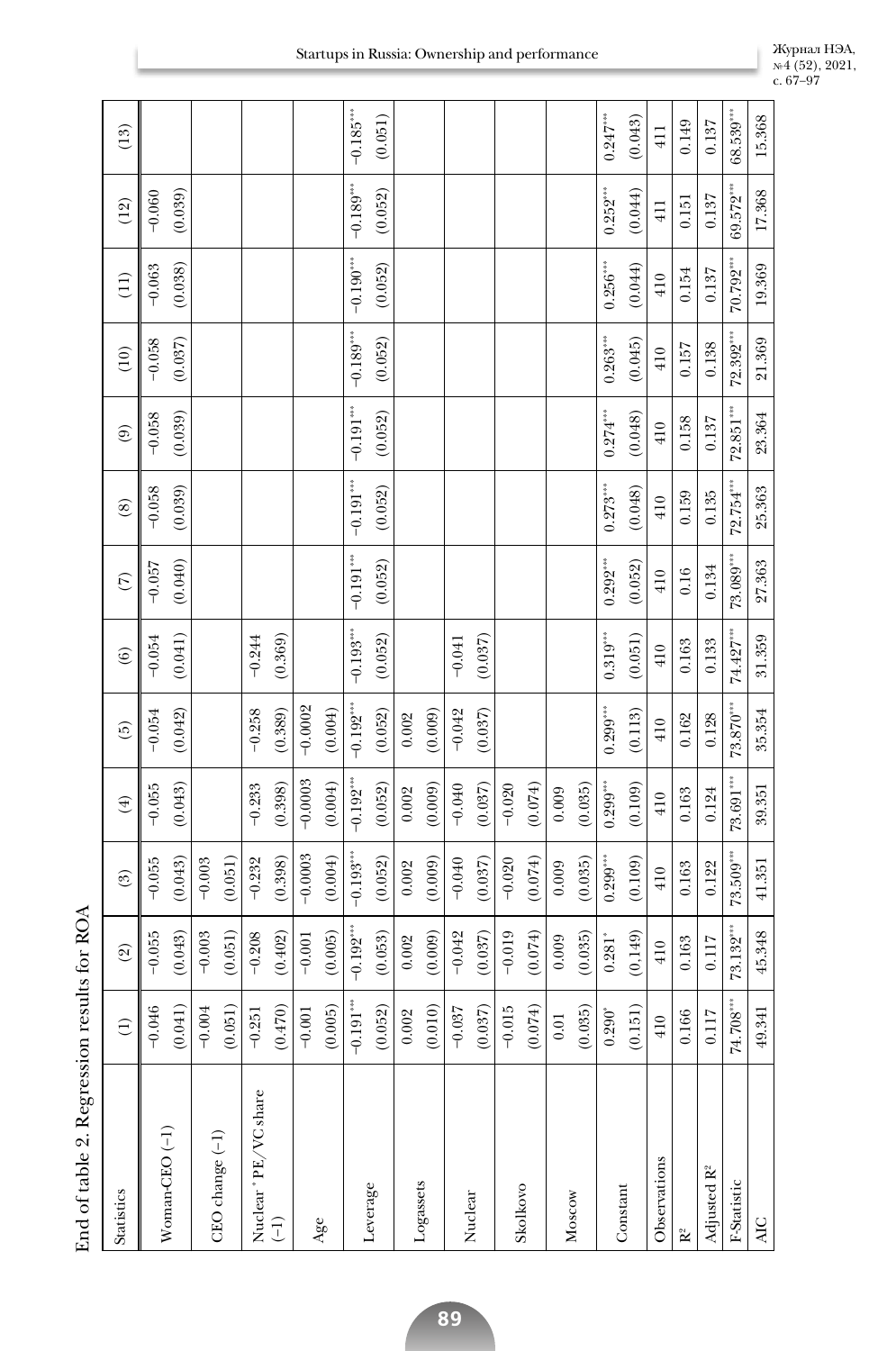| Statistics                      | $\widehat{E}$          | $\mathcal{L}$         | $\binom{3}{2}$     | $\left( 4\right)$      | $\widehat{5}$          | $\widehat{6}$          | $\widetilde{C}$        | $\circledS$               | $\circledcirc$         | (10)                             | $\left(11\right)$      | (12)                          | (13)                   |
|---------------------------------|------------------------|-----------------------|--------------------|------------------------|------------------------|------------------------|------------------------|---------------------------|------------------------|----------------------------------|------------------------|-------------------------------|------------------------|
| Development institution's       | 0.091                  | 0.082                 | 0,078              | $-0.043$               | $-0.048$               | $-0.063$               | $-0.049$               | $-0.049$                  | $-0.055$               |                                  |                        |                               |                        |
| $share(-1)$                     | (0.177)                | (0.181)               | (0.184)            | (0.134)                | (0.132)                | (0.123)                | (0.125)                | (0.125)                   | (0.136)                |                                  |                        |                               |                        |
| Government-affiliated company's | $-0.252$ <sup>**</sup> | $-0.270$              | $-0.273***$        | $-0.293***$            | $-0.274$ **            | $-0.280$ <sup>**</sup> | $-0.277$               | $-0.277$                  | $-0.240***$            | $-0.237***$                      | $-0.232***$            | $-0.242***$                   | $-0.213$ <sup>**</sup> |
| share $(-1)$                    | (0.118)                | (0.118)               | (0.106)            | (0.120)                | (0.111)                | (0.110)                | (0.109)                | (0.109)                   | (0.091)                | (0.090)                          | (0.088)                | (0.090)                       | (0.104)                |
|                                 | $0.526^{\circ\circ}$   | $0.571***$            | $0.644***$         | $0.427\sp{3}$          | $0.378^{\circ\circ}$   | $0.378^{\circ\circ}$   | $0.406^{\ast\ast\ast}$ | $0.408^{\circ\circ\circ}$ | $0.414^{\ast\ast\ast}$ | $0.421^{\tiny\mbox{\tiny{ass}}}$ | $0.434***$             | $0.409^{\mbox{\tiny\rm sys}}$ | $0.568***$             |
| PE/VC share (-1)                | (0.236)                | (0.243)               | (0.246)            | (0.166)                | (0.156)                | (0.156)                | (0.154)                | (0.153)                   | (0.142)                | (0.140)                          | (0.139)                | (0.139)                       | (0.096)                |
|                                 | 0,007                  | 0,021                 | 0,021              | 0,0005                 | $\,0.001$              | $-0.003$               | $-0.004$               |                           |                        |                                  |                        |                               |                        |
| Presence of family members (-1) | (0.079)                | (0.078)               | (0.076)            | (0.070)                | (0.072)                | (0.071)                | (0.073)                |                           |                        |                                  |                        |                               |                        |
|                                 | $-0.083$               | $-0.109$ <sup>*</sup> | $-0.102$           | $-0.084$               | $-0.092$               | $-0.096$               | $-0.093$               | $-0.093$                  |                        |                                  |                        |                               |                        |
| Private company's share (-1     | (0.068)                | (0.065)               | (0.066)            | (0.067)                | (0.071)                | (0.072)                | (0.075)                | (0.072)                   |                        |                                  |                        |                               |                        |
|                                 | $-0.110$               | $-0.120$              | $-0.121$           | $-0.130$               |                        |                        |                        |                           |                        |                                  |                        |                               |                        |
| Offshore company's share (-1)   | (0.437)                | (0.445)               | (0.436)            | (0.437)                |                        |                        |                        |                           |                        |                                  |                        |                               |                        |
|                                 | $-0.252$ <sup>**</sup> | $-0.271***$           | $-0.283***$        | $-0.295***$            | $-0.279***$            | $-0.283***$            | $-0.276$               | $-0.275***$               | $-0.237***$            | $-0.238$                         | $-0.250***$            | $-0.248$ ***                  | $-0.232***$            |
| Foreign company's share (-1)    | (0.090)                | (0.089)               | (0.080)            | (0.082)                | (0.076)                | (0.075)                | (0.075)                | (0.075)                   | (0.070)                | (0.070)                          | (0.071)                | (0.062)                       | (0.051)                |
|                                 | $-0.075$               | $-0.065$              | $-0.067$           |                        |                        |                        |                        |                           |                        |                                  |                        |                               |                        |
| Institutional founder           | (0.055)                | (0.055)               | (0.056)            |                        |                        |                        |                        |                           |                        |                                  |                        |                               |                        |
|                                 | $0.087$ **             | $0.091^{\ast\ast}$    | $0.090^{\ast\ast}$ | $0.081$ <sup>*</sup>   | $0.08^\circ$           | $0.076^\circ$          | $0.074\,$              | $0.074$ <sup>*</sup>      |                        |                                  |                        |                               |                        |
| Company founder                 | (0.039)                | (0.040)               | (0.041)            | (0.046)                | (0.047)                | (0.045)                | (0.045)                | (0.045)                   |                        |                                  |                        |                               |                        |
| $CEO share(-1)$                 | 0,049                  | 0,022                 | 0,022              | 0,028                  | 0,025                  |                        |                        |                           |                        |                                  |                        |                               |                        |
|                                 | (0.073)                | (0.068)               | (0.070)            | (0.070)                | (0.071)                |                        |                        |                           |                        |                                  |                        |                               |                        |
| Number of owners                | 0,006                  |                       |                    |                        |                        |                        |                        |                           |                        |                                  |                        |                               |                        |
| (F                              | (0.018)                |                       |                    |                        |                        |                        |                        |                           |                        |                                  |                        |                               |                        |
|                                 | $-0.132***$            | $-0.130***$           | $-0.131***$        | $-0.128$ <sup>**</sup> | $-0.129$ <sup>**</sup> | $-0.133$ <sup>**</sup> | $-0.140**$             | $-0.140**$                | $-0.128$ **            | $-0.125$ <sup>**</sup>           | $-0.139$ <sup>**</sup> | $-0.134$ **                   | $-0.123'''$            |
| Number of women-owners (-1)     | (0.066)                | (0.065)               | (0.065)            | (0.065)                | (0.064)                | (0.065)                | (0.065)                | (0.064)                   | (0.062)                | (0.061)                          | (0.058)                | (0.057)                       | (0.054)                |
|                                 | 0.048                  | 0.048                 | 0.049              | 0.05                   | 0.054                  | 0.055                  | 0.057                  | 0.057                     | 0.059                  | 0.058                            | 0.055                  |                               |                        |
| Change of owner (-1)            | (0.039)                | (0.040)               | (0.040)            | (0.040)                | (0.037)                | (0.037)                | (0.037)                | (0.037)                   | (0.037)                | (0.037)                          | (0.038)                |                               |                        |
|                                 | $-0.077$               |                       |                    |                        |                        |                        |                        |                           |                        |                                  |                        |                               |                        |
| Biggest share (-1)              | (0.146)                |                       |                    |                        |                        |                        |                        |                           |                        |                                  |                        |                               |                        |
|                                 |                        |                       |                    |                        |                        |                        |                        |                           |                        |                                  |                        |                               |                        |

№ 4 (52), 2021,

с. 67–97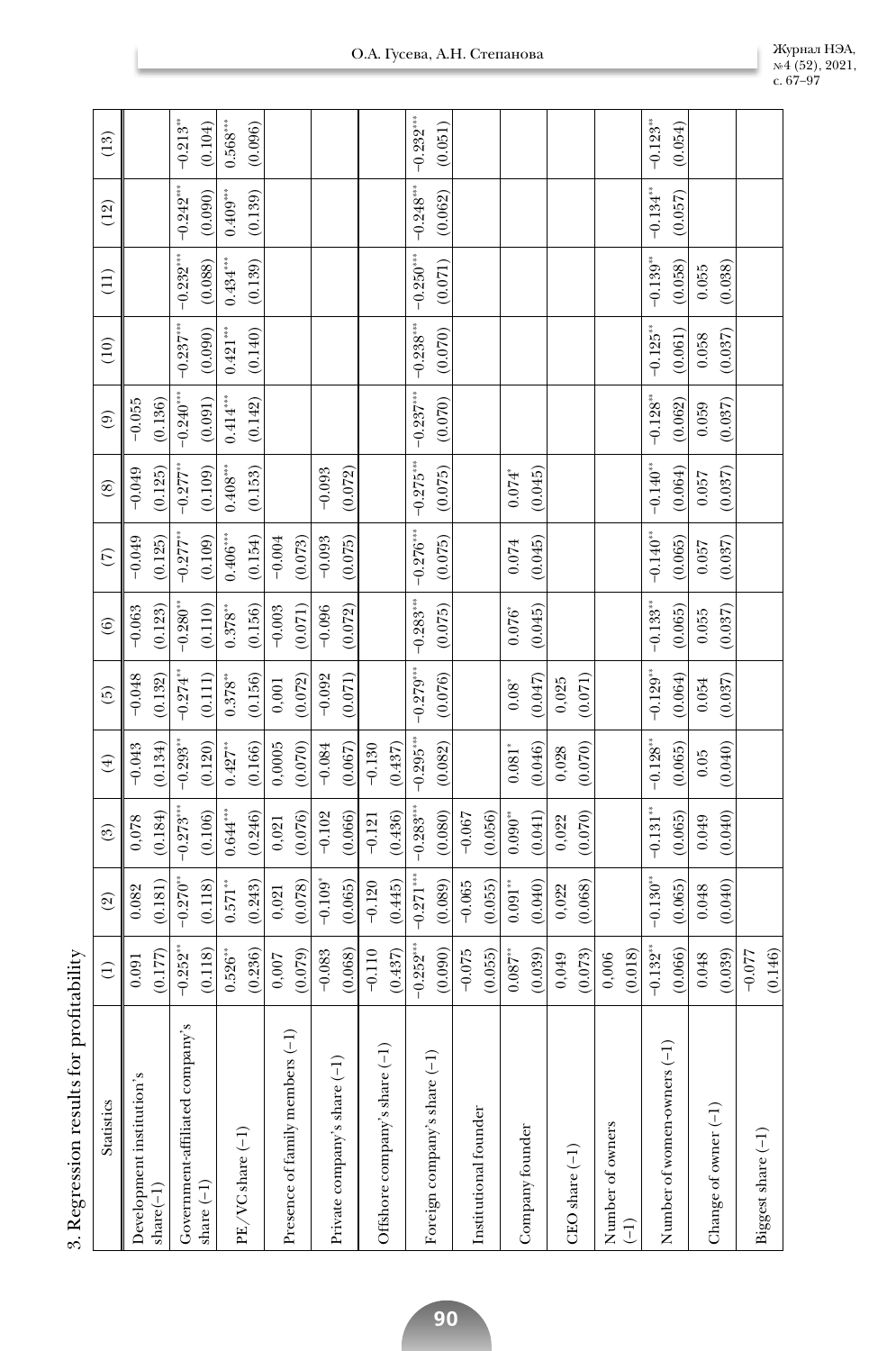| <b>Statistics</b>          | $\widehat{\cup}$                   | (2)                  | (3)                  | $(\pm)$                | $\widehat{\Theta}$   | $\widehat{6}$        | $\widehat{C}$ | $\circledS$ | $\circledcirc$       | (10)                 | (11)                             | (12)        | (13)                    |
|----------------------------|------------------------------------|----------------------|----------------------|------------------------|----------------------|----------------------|---------------|-------------|----------------------|----------------------|----------------------------------|-------------|-------------------------|
|                            | $-0.082$                           | $-0.091$             | $-0.082$             | $-0.087$               | $-0.083$             | $-0.082$             | $-0.076$      | $-0.076$    | $-0.075$             | $-0.077$             |                                  |             |                         |
| Woman-CEO <sup>(-1)</sup>  | (0.056)                            | (0.057)              | (0.058)              | (0.056)                | (0.055)              | (0.055)              | (0.055)       | (0.054)     | (0.054)              | (0.055)              |                                  |             |                         |
|                            | $0.095$ <sup>*</sup>               | $0.094$ <sup>*</sup> | $0.093$ <sup>*</sup> | $0.096$ <sup>*</sup>   | $0.095$ <sup>*</sup> | $0.094$ <sup>*</sup> | $0.099*$      | $0.099*$    | $0.089$ <sup>*</sup> | $0.089$ <sup>*</sup> | $0.087$ <sup>*</sup>             | $0.100^{*}$ | $0.103^{*}$             |
| CEO change (-1)            | (6.40, 0)                          | (0.051)              | (0.050)              | (0.050)                | (0.051)              | (0.051)              | (0.052)       | (0.052)     | (0.052)              | (0.052)              | (0.053)                          | (0.053)     | (0.053)                 |
|                            | $\text{--}1.098^{\circ\circ\circ}$ | $-1.162$ ***         | $-1.242$ ***         | $-1.018$ <sup>**</sup> | $-0.939***$          | $-0.932***$          | $-0.959***$   | $-0.963***$ | $-0.897***$          | $-0.905$             | $-0.942***$                      | $-0.934***$ | $-1.155$ <sup>***</sup> |
| Nuclear * PE/VC share (-1) | $-0.35$                            | $-0.359$             | $-0.353$             | $-0.324$               | $-0.301$             | $-0.301$             | (0.307)       | (0.303)     | (0.259)              | (0.253)              | (0.234)                          | (0.232)     | (0, 173)                |
|                            | $-0.006$                           | $-0.006$             | $-0.006$             | $-0.006$               | $-0.005$             | $-0.005$             |               |             |                      |                      |                                  |             |                         |
| Age                        | (0.005)                            | (0.005)              | (0.005)              | (0.005)                | (0.004)              | (0.004)              |               |             |                      |                      |                                  |             |                         |
|                            | $-0.092***$                        | $-0.094***$          | $-0.093$             | $-0.092$               | $-0.097$ ***         | $-0.096***$          | $-0.095***$   | $-0.095***$ | $-0.094***$          | $-0.094***$          | $-0.092***$                      | $-0.093***$ | $-0.091***$             |
| Leverage                   | (0.018)                            | (0.018)              | (0.018)              | (0.018)                | (0.017)              | (0.017)              | (0.017)       | (0.017)     | (0.017)              | (0.017)              | (0.017)                          | (0.017)     | (0.017)                 |
|                            | 0.009                              | 0.008                | 0.009                | 0.009                  |                      |                      |               |             |                      |                      |                                  |             |                         |
| Logassets                  | (0.014)                            | (0.014)              | (0.014)              | (0.014)                |                      |                      |               |             |                      |                      |                                  |             |                         |
|                            | $-0.079$                           | $-0.072$             | $-0.075$             | $-0.079$               | $-0.077$             | $-0.077$             | $-0.077$      | $-0.077$    | $-0.070$             | $-0.073$             | $-0.076$                         | $-0.075$    |                         |
| Nuclear                    | (0.049)                            | (0.049)              | (0.048)              | (0.048)                | (0.047)              | (0.047)              | (0.047)       | (0.048)     | (0.047)              | (0.048)              | (0.048)                          | (0.047)     |                         |
| Skolkovo                   | $-0.045$                           | $-0.047$             |                      |                        |                      |                      |               |             |                      |                      |                                  |             |                         |
|                            | (0.082)                            | (0.081)              |                      |                        |                      |                      |               |             |                      |                      |                                  |             |                         |
|                            | 0.025                              | 0.027                |                      |                        |                      |                      |               |             |                      |                      |                                  |             |                         |
| Moscow                     | (0.051)                            | (0.055)              |                      |                        |                      |                      |               |             |                      |                      |                                  |             |                         |
|                            | 0.231                              | 0.210                | $0.212$ <sup>*</sup> | $0.207$ <sup>*</sup>   | $0.286$ ***          | $0.298***$           | $0.274***$    | $0.274***$  | $0.272***$           | $0.270***$           | $0.265^{\tiny\mbox{\tiny{ass}}}$ | $0.273***$  | $0.225***$              |
| Constant                   | (0.193)                            | (0.122)              | (0.124)              | (0.124)                | (0.067)              | (0.052)              | (0.048)       | (0.047)     | (0.044)              | (0.044)              | (0.043)                          | (0.043)     | (0.030)                 |
| Observations               | 269                                | 269                  | 269                  | 269                    | 269                  | 269                  | 269           | 269         | 269                  | 269                  | 269                              | 269         | 269                     |
| R <sup>2</sup>             | 0.218                              | 0.214                | 0.211                | 0.209                  | 0.208                | 0.208                | 0.206         | 0.206       | 0.199                | 0.198                | 0.196                            | 0.193       | 0.185                   |
| Adjusted R <sup>2</sup>    | 0.145                              | 0.148                | 0.151                | 0.153                  | 0.158                | 0.161                | 0.163         | 0.166       | 0.165                | 0.167                | 0.168                            | 0.168       | 0.163                   |
| F-Statistic                | \$8<br>65.904                      | $65.000***$          | 64.394***            | $63.868***$            | $63.974***$          | $64.190***$          | $63.699***$   | $63.952***$ | $61.428***$          | $61.466$ ***         | $60.681***$                      | $59.686***$ | $57.030***$             |
| <b>AIC</b>                 | 48.808                             | 44.813               | 40.815               | 38.821                 | 34.836               | 32.84                | 30.842        | 28.842      | 24.859               | 22.859               | 20.872                           | 18.884      | 16.892                  |
|                            |                                    |                      |                      |                        |                      |                      |               |             |                      |                      |                                  |             |                         |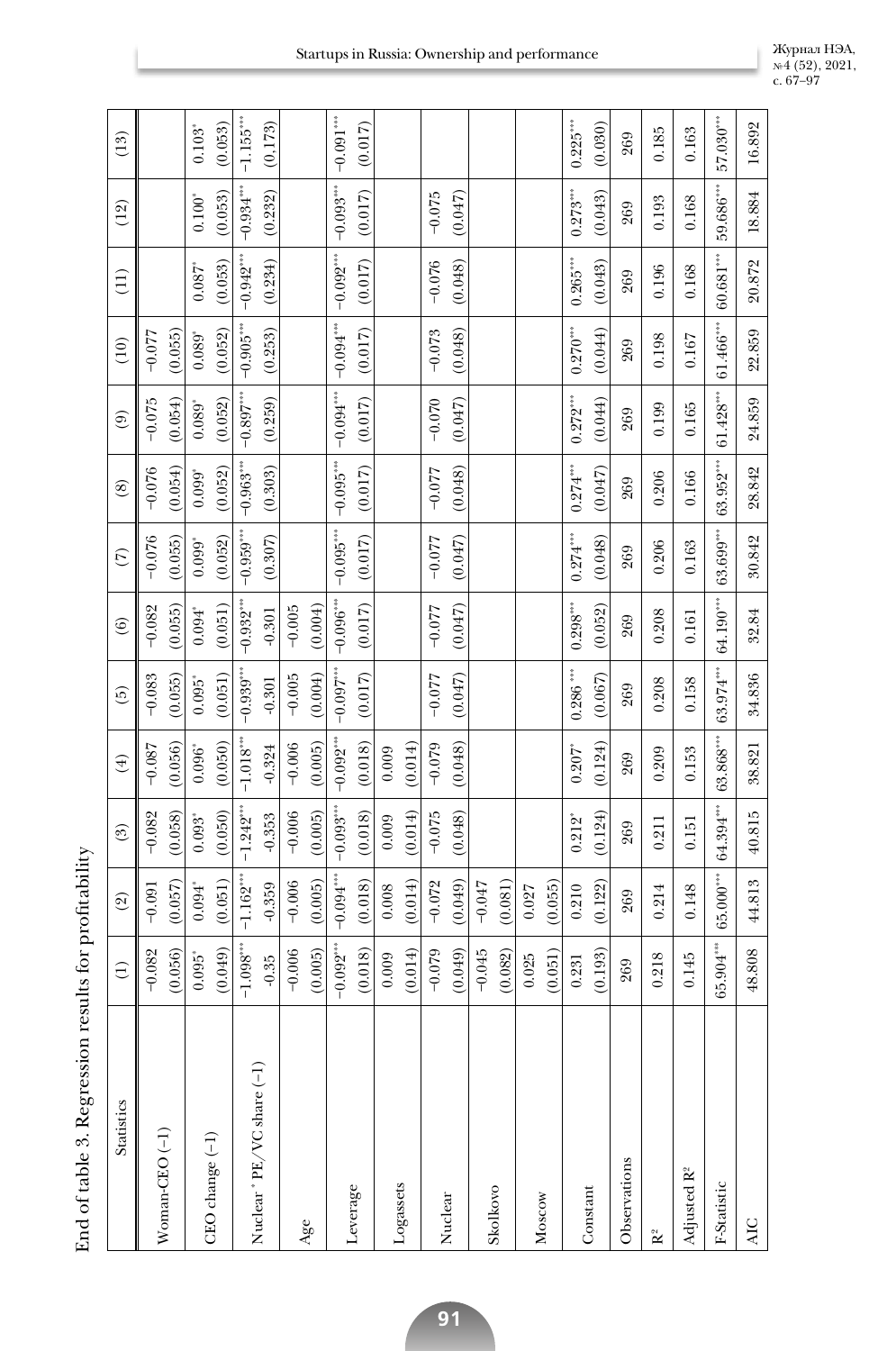## REFERENCES / ЛИТЕРАТУРА

- **Abouzahr K., Taplett F.B., Krentz M., Harthorne J.** (2018). Why women-owned startups are a better bet. Boston Consulting Group*.* Available at: https://www. bcg. com/de-de/publications/2018/why-women-owned-startups-are-betterbet.aspx
- **Abramov A.E., Aksenov I.V., Radygin A.D., Chernova M.I.** (2018). Modern approaches to measuring the state sector: Methodology and empirics. *Economic Policy*, 1, 36–69 (in Russian). [**Абрамов А., Аксенов И., Радыгин А., Чернова М.**  (2018). Современные подходы к измерению государственного сектора: методология и эмпирика // *Экономическая политика.* № 1. С. 36–69.]
- **Acs Z., Szerb L.** (2007). Entrepreneurship, economic growth and public policy. *Small Business Economics*, 28 (2–3), 109–122.
- **Adams S.B.** (2011). Growing where you are planted: Exogenous firms and the seeding of Silicon Valley. *Research Policy*, 40 (3), 368–379.
- **Afful-Dadzie E., Afful-Dadzie A.** (2016). A decision making model for selecting startup businesses in a government venture capital scheme. *Management Decision*, 54 (3), 714–734.
- **Aguilera R.V., Crespi-Cladera R.** (2016). Global corporate governance: On the relevance of firm's ownership structure. *Journal of World Business*, 51 (1), 50–57.
- **Alperovych Y., Groh A., Quas A.** (2016). When can government venture capital funds bridge the equity gap. Available at: https://ssrn.com/abstract=2718061
- **Ang J., Cole R., Lawson D.** (2010). The role of owner in capital structure decisions: An analysis of single-owner corporations. *The Journal of Entrepreneurial Finance*, 14 (3), 1–36.
- **Aparicio S., Urbano D., Audretsch D.** (2016). Institutional factors, opportunity entrepreneurship and economic growth: Panel data evidence. *Technological Forecasting and Social Change*, 102, 45–61.
- **Artz K.W., Norman P.M., Hatfield D.E., Cardinal L.B.** (2010). A longitudinal study of the impact of R&D, patents, and product innovation on firm performance. *Journal of Product Innovation Management*, 27 (5), 725–740.
- **Barinova V., Eremkin V., Zemtsov S.** (2015). Factors of Innovative Companies Development at Early Stages. *Public Administration*. *E-Journal*, 49, 27–51 (in Russian). [**Баринова В.А., Еремкин В.А., Земцов С.П.** (2015). Факторы развития инновационных компаний на ранних стадиях. *Государственное управление. Электронный вестник.* № 49. С. 27–51. DOI: 10.24411/2070-1381-2015- 00019]
- **Baum J.A., Silverman B.S.** (2004). Picking winners or building them? Alliance, intellectual, and human capital as selection criteria in venture financing and performance of biotechnology startups. *Journal of Business Venturing*, 19 (3), 411–436.
- **Bertoni F., Colombo M.G., Grilli L.** (2011). Venture capital financing and the growth of high-tech start-ups: Disentangling treatment from selection effects. *Research Policy*, 40 (7), 1028–1043.
- **Bertoni F., Tykvová T.** (2015). Does governmental venture capital spur invention and innovation? Evidence from young European biotech companies. *Research Policy*, 44 (4), 925–935.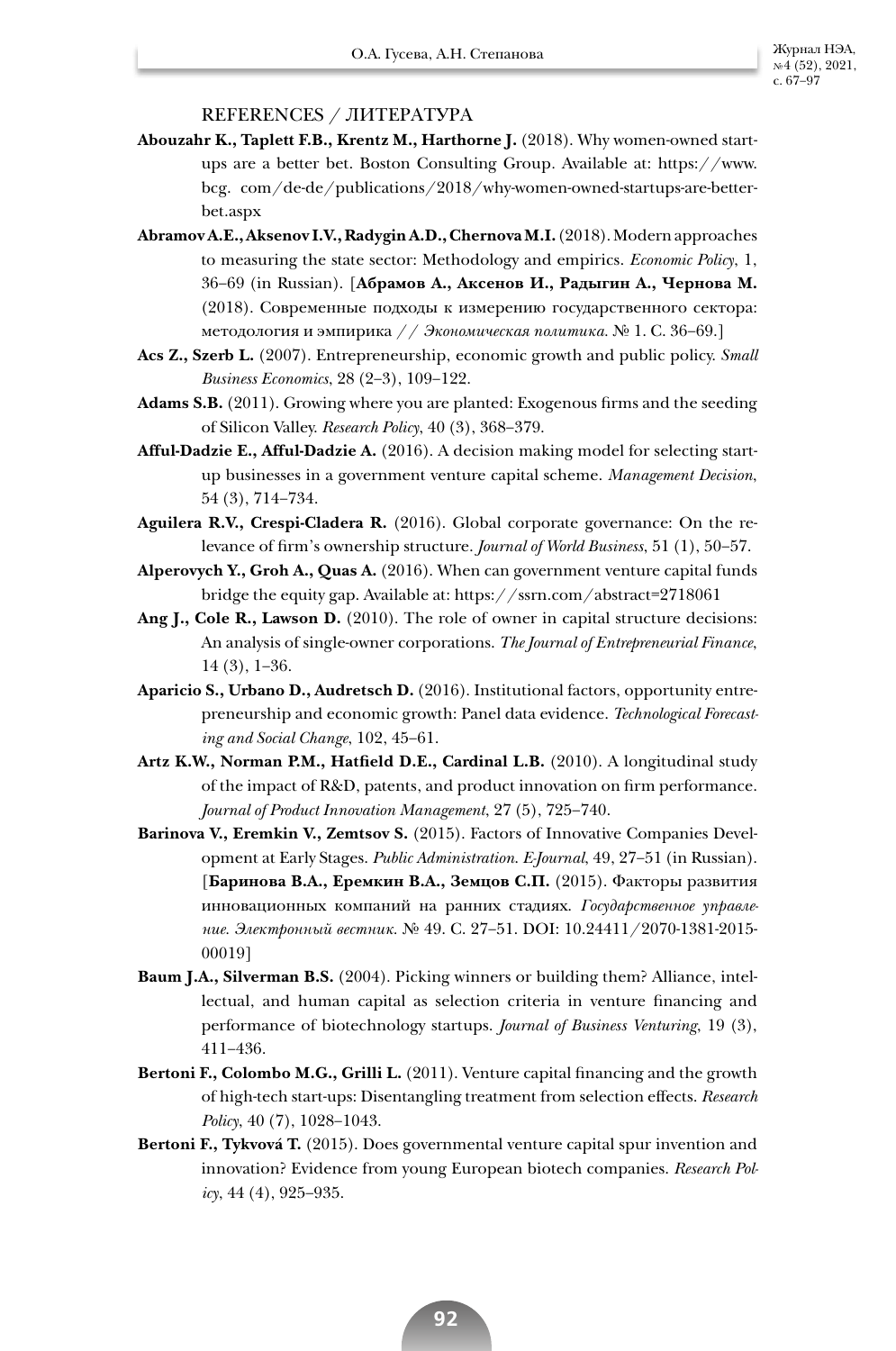- **Boeker W., Wiltbank R.** (2005). New venture evolution and managerial capabilities. *Organization Science*, 16 (2), 123–133.
- **Brander J.A., Egan E., Hellmann T.F.** (2010). Government sponsored versus private venture capital: Canadian evidence (Book). In: *International differences in entrepreneurship*. Chicago: University of Chicago Press, 275– 320.
- **Bruton G., Filatotchev I., Chahine S., Wright M.** (2010). Governance, ownership structure, and performance of IPO firms: The impact of different types of private equity investors and institutional environments. *Strategic Management Journal*, 31 (5), 491–509.
- **Bruton G., Rubanik Y.** (2002). Resources of the firm, Russian high-technology startups, and firm growth. *Journal of Business Venturing*, 17 (6), 553–576.
- **Cassar G.** (2004). The financing of business start-ups. *Journal of Business Venturing*, 19 (2), 261–283.
- **Chadee D., Roxas B.** (2013). Institutional environment, innovation capacity and firm performance in Russia. *Critical Perspectives on International Business*, 9 (1/2), 19–39.
- **Chong A., Lopez-de-Salines F.** (2007). Investor protection and corporate governance: Firm-level evidence across Latin America. *The World Bank.*
- **Claessens S., Djankov S., Fan J.P., Lang L.H.** (2002). Disentangling the incentive and entrenchment effects of large shareholdings. *The Journal of Finance*, 57 (6), 2741–2771.
- **Coleman A.** (2018). Profitability versus growth: A balancing act for startups, March. Available at: Forbes.com.
- **Coleman S., Cotei C., Farhat J.** (2016). The debt-equity financing decisions of US startup firms. *Journal of Economics and Finance*, 40 (1), 105–126.
- **Colombo M., Croce A., Murtinu S.** (2014). Ownership structure, horizontal agency costs and the performance of high-tech entrepreneurial firms. *Small Business Economics*, 42 (2), 265–282.
- **Conti A., Thursby M., Rothaermel F.T.** (2013). Show me the right stuff: Signals for high-tech startups. *Journal of Economics and Management Strategy*, 22 (2), 341– 364.
- **Cressy R.** (1996). Commitment lending under asymmetric information: Theory and tests on UK startup data. *Small Business Economics*, 8 (5), 397–408.
- **Cui H., Mak Y.** (2002). The relationship between managerial ownership and firm performance in high R&D firms. *Journal of Corporate Finance*, 8 (4), 313–336.
- **Cumming D.** (2007). Government policy towards entrepreneurial finance: Innovation investment funds. *Journal of Business Venturing*, 22 (2), 193–235.
- **Cumming D., Grilli L., Murtinu S.** (2017). Governmental and independent venture capital investments in Europe: A firm-level performance analysis. *Journal of Corporate Finance*, 42, 439–459.
- **Davila A., Foster G., Gupta M.** (2003). Venture capital financing and the growth of startup firms. *Journal of Business Venturing*, 18 (6), 689–708.
- **De Carolis D.M., Litzky B.E., Eddleston K.A.** (2009). Why networks enhance the progress of new venture creation: The influence of social capital and cognition. *Entrepreneurship Theory and Practice*, 33 (2), 527–545.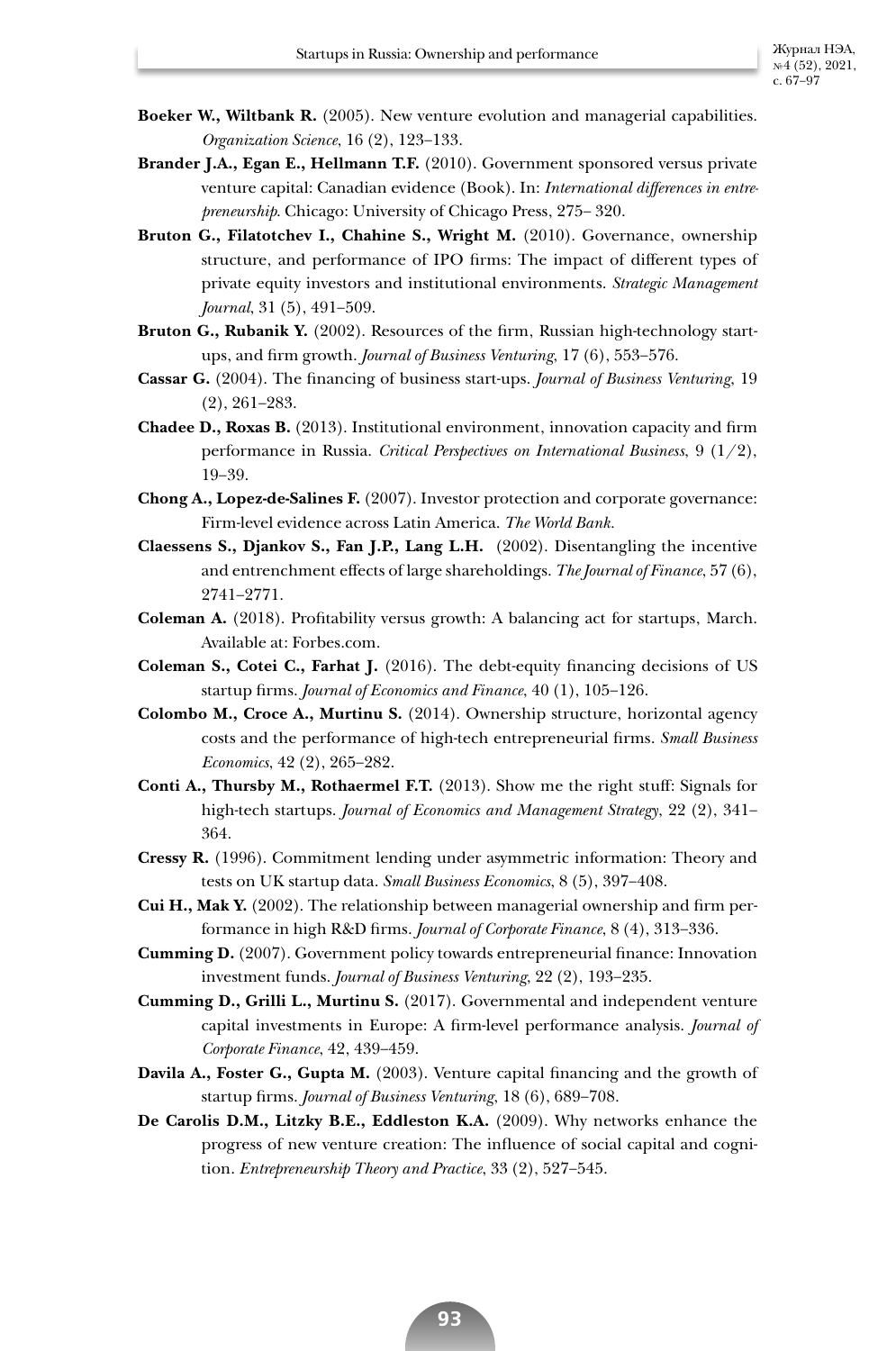- **Djankov S., Miguel E., Qian Y., Roland G., Zhuravskaya E.** (2005). Who are Russia's entrepreneurs. *Journal of the European Economic Association*, 3 (2–3), 587–597.
- **Edelman L.F., Manolova T., Shirokova G., Tsukanova T.** (2016). The impact of fa-mily support on young entrepreneurs' start-up activities. *Journal of Business Venturing*, 31 (4), 428–448.
- **Ewens M., Marx M.** (2018) Founder replacement and startup performance. *The Review of Financial Studies,* 31 (4), 1532–1565.
- **Fitza M., Matusik S.F., Mosakowski E.** (2009). Do VCs matter? The importance of owners on performance variance in start-up firms. *Strategic Management Journal*, 30 (4), 387–404.
- **Fitza M., Tihanyi L.** (2017). How much does ownership form matter. *Strategic Management Journal*, 38 (13), 2726–2743.
- **Galasso A., Simcoe T.S.** (2011). CEO overconfidence and innovation. *Management Science*, 57 (8), 1469–1484.
- **Gershman M., Thurner T.** (2016). New development: State-owned enterprises as powerhouses for innovation: The Russian case. *Public Money and Management*, 36(4), 297–302.
- **Gompers P.** (1995). Optimal investment, monitoring, and the staging of venture capital. *The Journal of Finance*, 50 (5), 1461–1489.
- **Grilli L., Murtinu S.** (2014). Government, venture capital and the growth of European high-tech entrepreneurial firms. *Research Policy*, 43 (9), 1523–1543.
- **Guo D., Jiang K.** (2013). Venture capital investment and the performance of entrepreneurial firms: Evidence from China. *Journal of Corporate Finance,* 22, 375–395.
- **Gurvich E., Prilepskiy I.** (2015). The impact of financial sanctions on the Russian economy. *Russian Journal of Economics,* 1 (4), 359–385 Available at: https:// rujec.org/article/27956/.
- **Guzman J., Stern S.** (2016). The state of American entrepreneurship: New estimates of the quantity and quality of entrepreneurship for 15 US states, 1988–2014*. National Bureau of Economic Research.* Working Paper No. 22095, March.
- **Hartarska V., Gonzalez-Vega C.** (2006). What affects new and established firm's expansion: evidence from small firms in Russia. *Small Business Economics*, 27 (2–3), 195–206.
- **Huang J., Kisgen D.J.** (2013). Gender and corporate finance: Are male executives overconfident relative to female executives? *Journal of Financial Economics*, 108 (3), 822–839.
- **Huang M., Li P., Meschke F., Guthrie J.** (2015). Family firms, employee satisfaction, and corporate performance. *Journal of Corporate Finance*, 34, 108–127.
- **Huyghebaert N., Van De Gucht L.** (2007). The determinants of financial structure: New insights from business start-ups. *European Financial Management*, 13 (1), 101–133.
- JSC "Rusnano" (2018) Annual report, p. 79. Available at: https://www.rusnano.com/ upload/iblock/b96/e92ek79mbnol3bd43y124o4alk1kfjtm/ROSNANO-AO\_Annual\_Report\_2018\_RUS.pdf
- **Kang M.Y.** (2020). Sustainable Profit versus Unsustainable Growth: Are Venture Capital Investments and Governmental Support Medicines or Poisons. *Sustainability,* 12(18), 7773.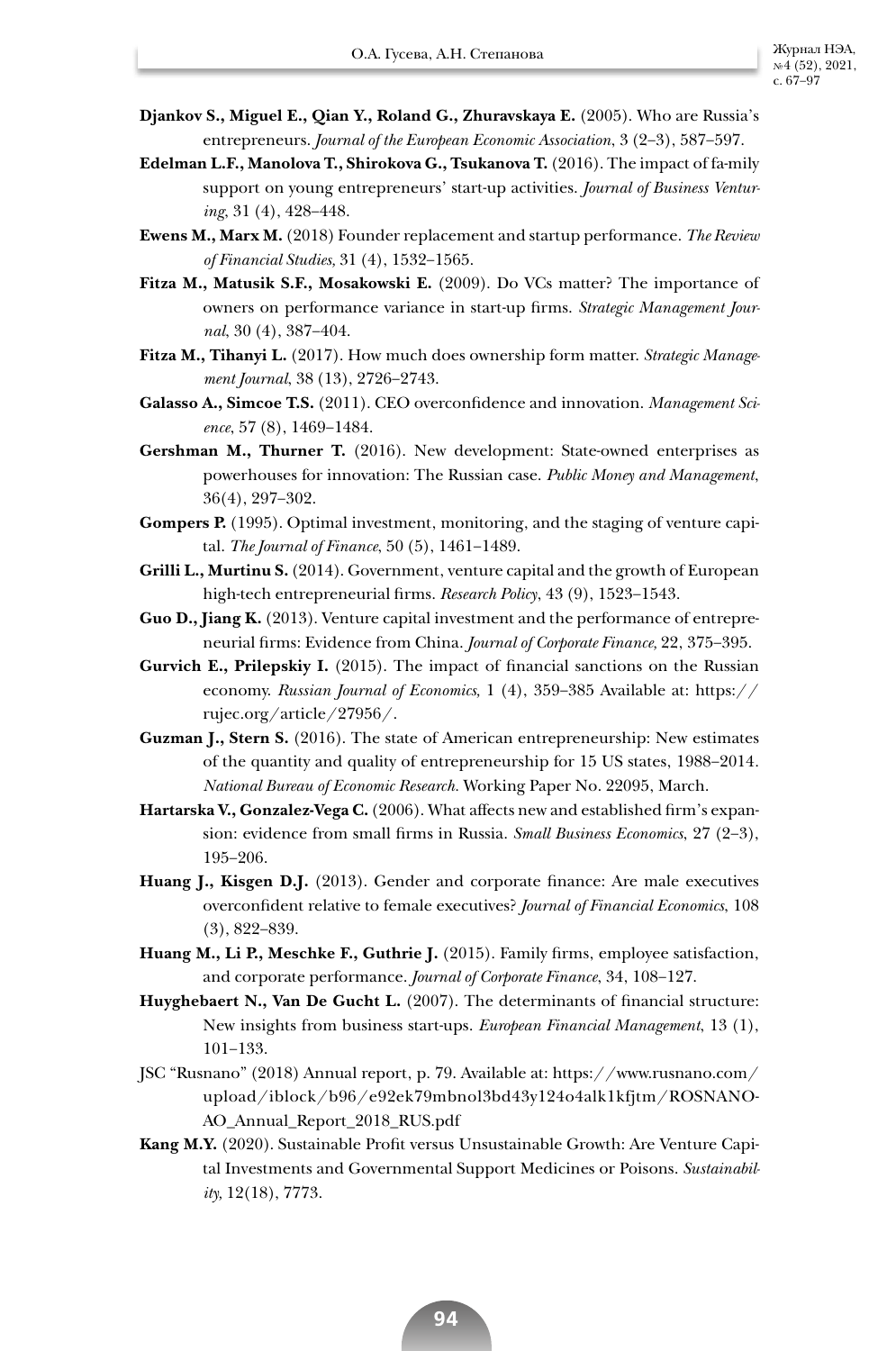- **Kösters S.** (2010). Subsidizing start-ups: Policy targeting and policy effectiveness. *Journal of Industry, Competition and Trade,* 10(3–4), 199–225.
- **Kravchenko N., Kuznetsova S., Yusupova A., Jithendranathan T., Lundsten L., Shemyakin A.** (2015). A comparative study of regional innovative entrepreneurship in Russia and the United States. *Journal of Small Business and Enterprise Development*, 22(1), 63–81.
- **Lerner J.** (1996). The government as venture capitalist: The long-run effects of the SBIR program (Tech. Rep.). *National Bureau of Economic Research.* https:// www.nber.org/system/files/working\_papers/w5753/w5753.pdf
- **Löfsten H., Lindelöf P.** (2002). Science parks and the growth of new technology-based firm's academic-industry links, innovation and markets. *Research Policy*, 31 (6), 859–876.
- **Lu J., Beamish P.** (2001). The internationalization and performance of SMEs. *Strategic Management Journal*, 22 (6–7), 565–586.
- **Luukkonen T., Deschryvere M., Bertoni F.** (2013). The value added by government venture capital funds compared with independent venture capital funds. *Technovation*, 33 (4–5), 154–162.
- **Mac an Bhaird C.** (2010). The Modigliani–Miller proposition after fifty years and its relation to entrepreneurial finance. *Strategic Change,* 12, 9–28.
- **Mann C., Sanyal P.** (2010). The financial structure of startup firms: The role of assets, information, and entrepreneur characteristics. *FRB of Boston.* Working Paper No. 10–17.
- **Marti C., Rovira-Val M., Drescher L.** (2015). Are firms that contribute to sustainable development better financially. *Corporate Social Responsibility and Environmental Management*, 22 (5), 305–319.
- **Meisler L., Cannon C.** (2018). US venture capital swells and spreads, January*.* Available at: Bloomberg.com
- **Minola T., Cassia L., Criaco G.** (2013). Financing patterns in new technology-based firms: An extension of the pecking order theory. *International Journal of Entrepreneurship and Small Business*, 19 (2), 212–233.
- MK Baikal (2014). *The company "Usolie-Sibirskii Silikon" has suffered a fiasco, January*. Available at: https://sia.ru/?section=484&action=show\_news&id=273955 (in Russian). [MK Байкал (2014). Предприятие «Усолье-Сибирский силикон» потерпело фиаско, январь. Режим доступа: https://sia.ru/?section=484& action=show\_news&id=273955]
- **Molz R., Tabbaa I., Totskaya N.** (2009). Institutional realities and constraints on change: The case of SME in Russia. *Journal of East-West Business*, 15 (2), 141–156.
- **Omran M.M., Bolbol A., Fatheldin A.** (2008). Corporate governance and firm performance in Arab equity markets: does ownership concentration matter. *International Review of Law and Economics*, 28 (1), 32–45.
- RVCA (2018). Private equity and venture capital market report 2017. Russian Venture Capital Association. Available at: http://www.rvca.ru/upload/files/lib/ RVCA-yearbook-2017-Russian-PE-and-VC- market-review-ru.pdf
- **Saltykova M.** (2020). *Time and again the state proves that it does not understand anything. How the venture capital market reacted to the arrest of the head of RVC, June*. Available at: https:// incrussia.ru/understand/arest-glavy-rvk/ (in Russian). [**Салтыкова М.** (2020).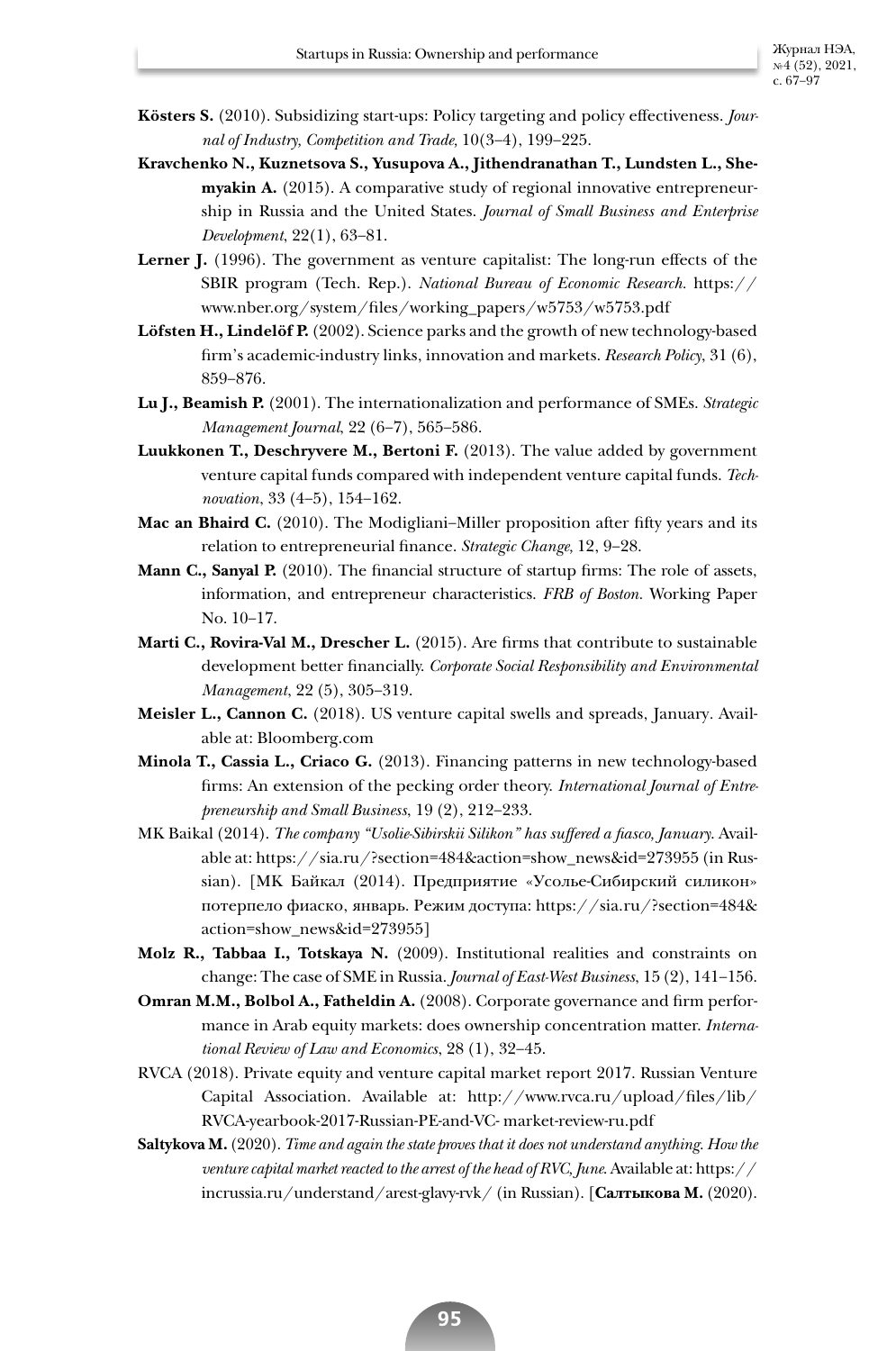Государство раз за разом доказывает, что оно ничего не понимает. Как венчурный рынок отреагировал на арест главы РВК, июнь. Режим доступа: https://incrussia.ru/understand/arest-glavy-rvk/]

- **Shane S.** (2009). Why encouraging more people to become entrepreneurs is bad public policy. *Small Business Economics*, 33 (2), 141–149.
- **Simachev Yu., Kuzyk M.** (2017). The impact of state development institutions on the innovative behavior of firms: Qualitative effects. *Voprosy Economiki,* 2, 109–135 (in Russian). [**Симачев Ю.В., Кузык М.Г.** (2017). Влияние государственных институтов развития на инновационное поведение фирм: качественные эффекты // *Вопросы экономики*. № 2. С. 109–135.]
- **Simachev Yu., Kuzyk M., Feygina V.** (2015). Public support for innovation in Russian firms: looking for improvements in corporate performance quality. *International Advances in Economic Research,* 21 (1), 13–31.
- **Soloviev A., Scherbakova L., Mosolov A.** (2018). Startup barometer 2018, market research of tech-entrepreneurship in Russia. Available at: https://vc-barometer.ru/startup
- State Corporation "Rosnanotech" (2009). Annual report, p. 29. Available at: https:// www.rusnano.com/upload/normativedocs/ROSNANO\_AR-2009\_Rus.pdf
- **Stel A., Carree M., Thurik R.** (2005). The effect of entrepreneurial activity on national economic growth. *Small Business Economics*, 24 (3), 311–321.
- **Suzuki K.I., Kim S.H., Bae Z.T.** (2002). Entrepreneurship in Japan and Silicon Valley: a comparative study. *Technovation,* 22 (10), 595–606.
- **Terjesen S., Couto E., Francisco P.** (2016). Does the presence of independent and female directors impact firm performance? A multi-country study of board diversity. *Journal of Management and Governance*, 20 (3), 447–483.
- **Tsybina A.** (2015). The beautiful story of nanotechnology shattered the market. *Kommersant*, December. Available at: https://www.kommersant.ru/doc/2876822 (in Russian). [**Цыбина A.** (2015). Красивая история нанотехнологий разбилась о рынок. //*Коммерсантъ*. Декабрь. Режим доступа: https://www. kommersant.ru/doc/2876822]
- UNCTAD (2019). World investment report 2019. Available at: https://unctad.org/ en/pages/PublicationWebflyer.aspx?publicationid=2460
- **Urbano D., Aparicio S.** (2016). Entrepreneurship capital types and economic growth: International evidence. *Technological Forecasting and Social Change*, 102, 34–44.
- **Valliere D., Peterson R.** (2009). Entrepreneurship and economic growth: Evidence from emerging and developed countries. *Entrepreneurship and Regional Development*, 21 (5–6), 459–480.
- **Wang K., Shailer G.** (2015). Ownership concentration and firm performance in emerging markets: A meta-analysis. *Journal of Economic Surveys*, 29 (2), 199–229.
- **Wasserman N.** (2017). The throne vs. the kingdom: Founder control and value creation in startups. *Strategic Management Journal*, 38 (2), 255–277.
- **Wennekers S., Thurik R.** (1999). Linking entrepreneurship and economic growth. *Small Business Economics*, 13 (1), 27–55.
- **Wolff J., Pett T.** (2006). Small-firm performance: Modeling the role of product and process improvements. *Journal of Small Business Management*, 44 (2), 268–284.